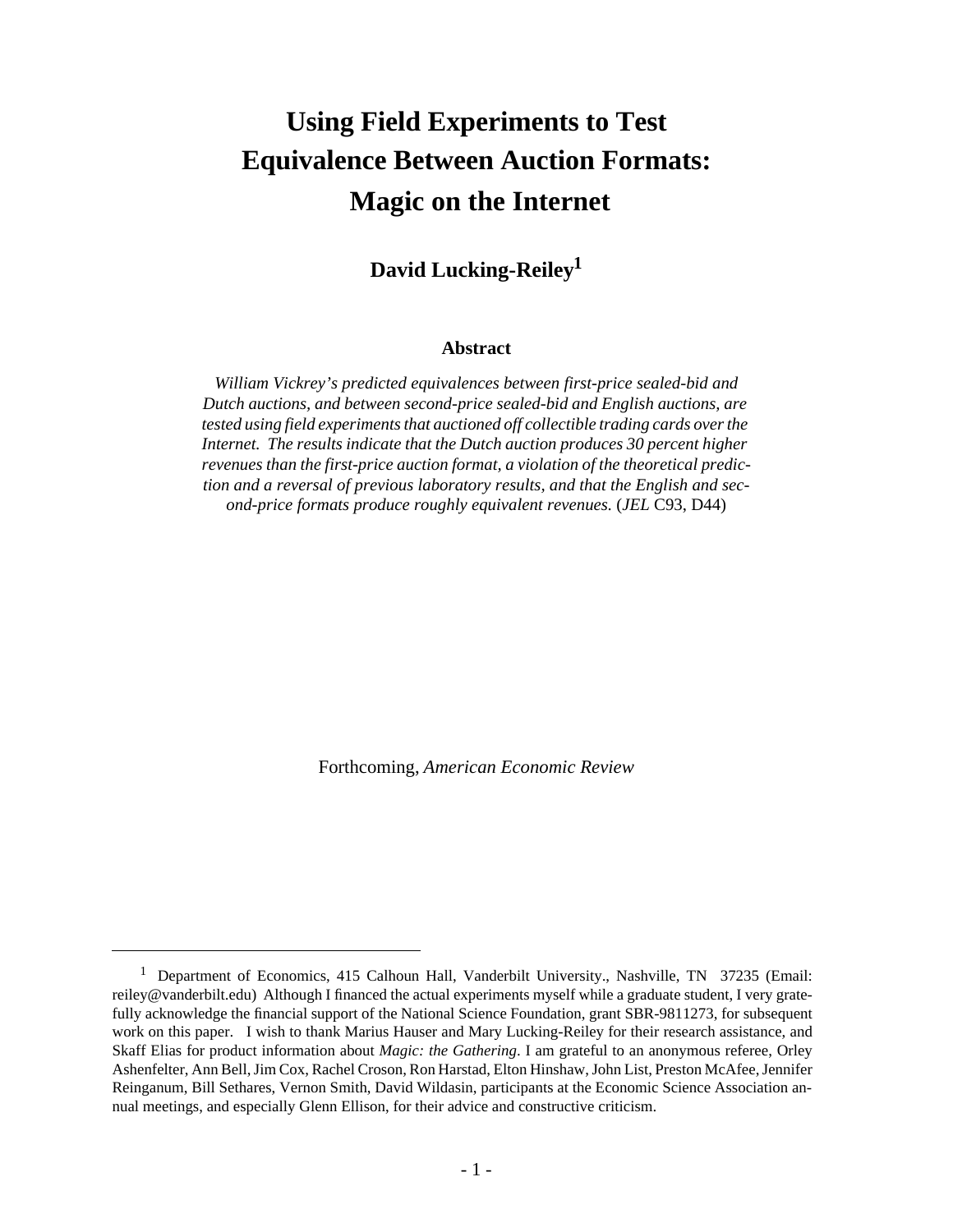Perhaps the most fundamental result in the auction literature is the revenue equivalence theorem, which dates back to William Vickrey (1961). Comparing four different basic auction formats (English, Dutch, first-price, and second-price auctions), Vickrey showed that in a simple model of Nash equilibrium bidding behavior, the expected revenue to be collected by the auctioneer will be the same under all four auction mechanisms. In this paper I report the results of Internet auctions of *Magic* game cards designed to test Vickrey's predictions.

 In the *Magic: the Gathering* game scenario, players assume the roles of dueling wizards, each with their own libraries of magic spells (represented by decks of cards) that may potentially be used against the player's opponent. Cards are sold in random assortments, just like baseball cards, at retail stores ranging from small game and hobby shops to large chains such as Toys 'R' Us and Waldenbooks. Launched in August 1993, this product has already grossed hundreds of millions of retail dollars, and now has over a million players worldwide. There are more than a thousand distinct cards which have been printed for use in this game, each of which has a slightly different role in game play.

The game has resulted in a thriving secondary exchange economy, in which each Magic card is a separate commodity. The Internet, with its convenient methods of transmitting messages, greatly facilitates trading among individuals. A Magic player can auction off a few hundred unwanted cards more easily than one could hold a garage sale for excess household goods. The Internet lowers transaction costs, enabling ordinary individuals to make trades without the assistance of retail or auctioning specialists. Transaction costs are particularly low for cards as opposed to, for example, computer hardware, because it is so easy to mail cards across the country.

In 1994 and 1995, I observed auctioneers in this market employing a variety of auction mechanisms, including English, first-price sealed-bid, and Dutch auctions, along with variants and hybrids of these three auction types. In September 1994, I began to participate in this market by running my own auctions, using a variety of different rules. This provided a unique opportunity to perform tests of the revenue equivalence theorem in auctions for real goods.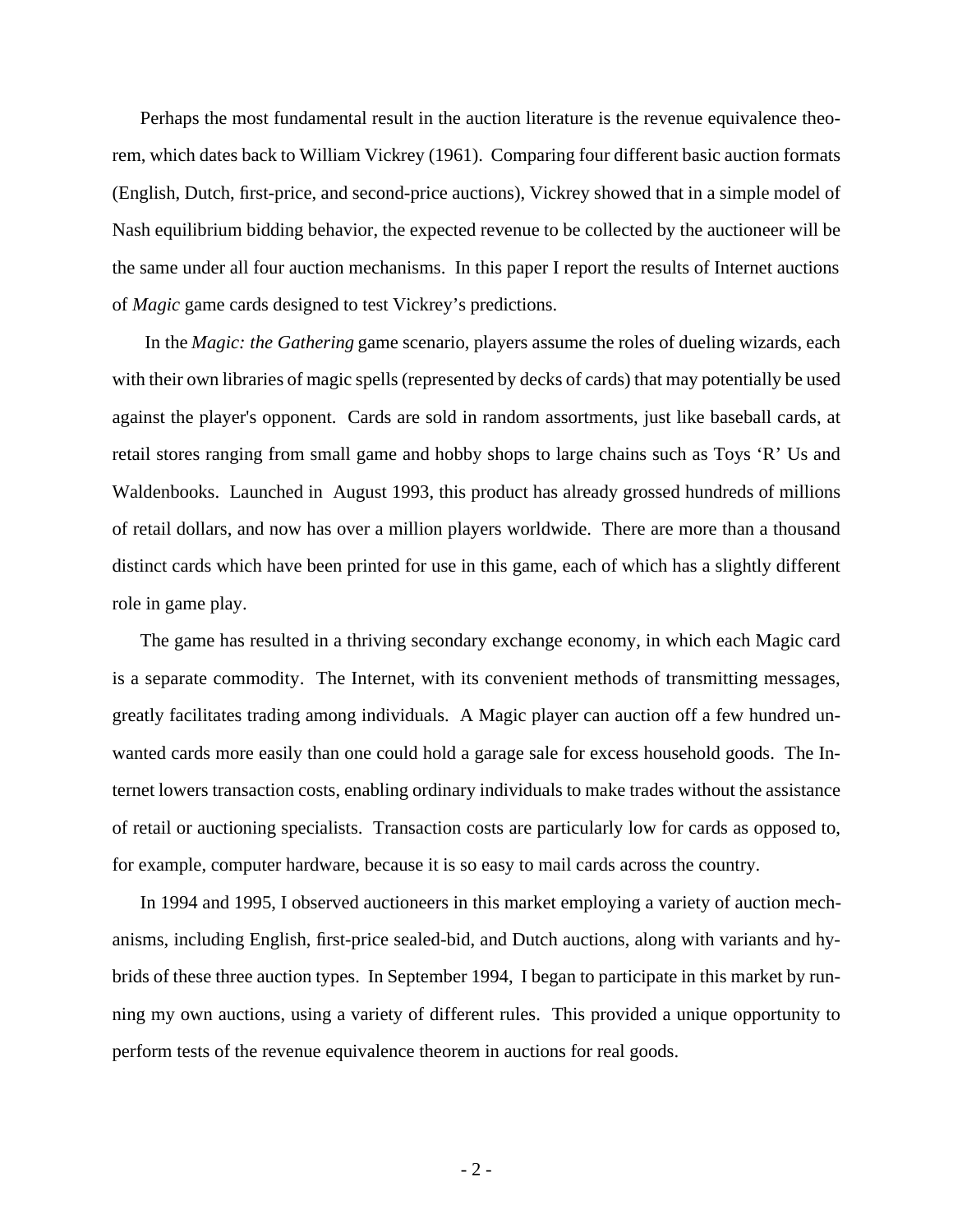The paper is organized as follows. Section I reviews the four basic auction mechanisms: English, Dutch, first-price sealed-bid, and second-price sealed-bid, and briefly describes the findings of previous empirical investigations of revenue equivalence, most of which have taken place in laboratory settings. Section II describes my experimental design, while Section III reports data analysis. A brief Section IV concludes.

## **I. The Four Basic Auction Mechanisms**

The four basic auction mechanisms outlined by Vickrey (1961) are the English, Dutch, firstprice sealed-bid, and second-price sealed-bid auctions. Probably the most familiar auction format is the English auction, an ascending-price auction in which the last remaining bidder receives the good and pays the amount of his high bid. The Dutch auction involves decreasing prices: a public price clock starts out at some very high level, and the price falls until the point when the first participant finds the price low enough to submit a bid. The first bidder is declared the winner of the Dutch auction, and receives the good at the price at which he stopped the clock. These two auction types can be grouped together as "real-time" auctions, to distinguish them from auctions in which bids are sealed and there is no real-time bidding process involved.

 First-price sealed-bid auctions are also common. Each bidder has the opportunity to submit a single bid by a particular deadline. After the deadline expires, the bids are examined and the highest bidder wins the good at the bid price. In a second-price sealed-bid auction, the winning bidder does not pay the amount of her own bid, but the amount of the second-highest bid. Somewhat rarer in practice than the other auction formats, this type of auction was proposed by Vickrey (1961) because of its desirable theoretical properties, which will be discussed in the next section. Stamp auctions by mail have traditionally employed this format, $^2$  as did the New Zealand government's auction of communications spectrum rights in  $1990.<sup>3</sup>$ 

<sup>&</sup>lt;sup>2</sup> Economists have credited Vickrey with inventing the second-price auction as a brand-new auction format (see, for example, Michael H. Rothkopf *et al* (1991), but its use in practice actually predates Vickrey's paper. In a recent paper [Lucking-Reiley (1999)], I document stamp auctions using the Vickrey rule as early as 1893.

 $3$  See John McMillan (1994), p. 148, for details.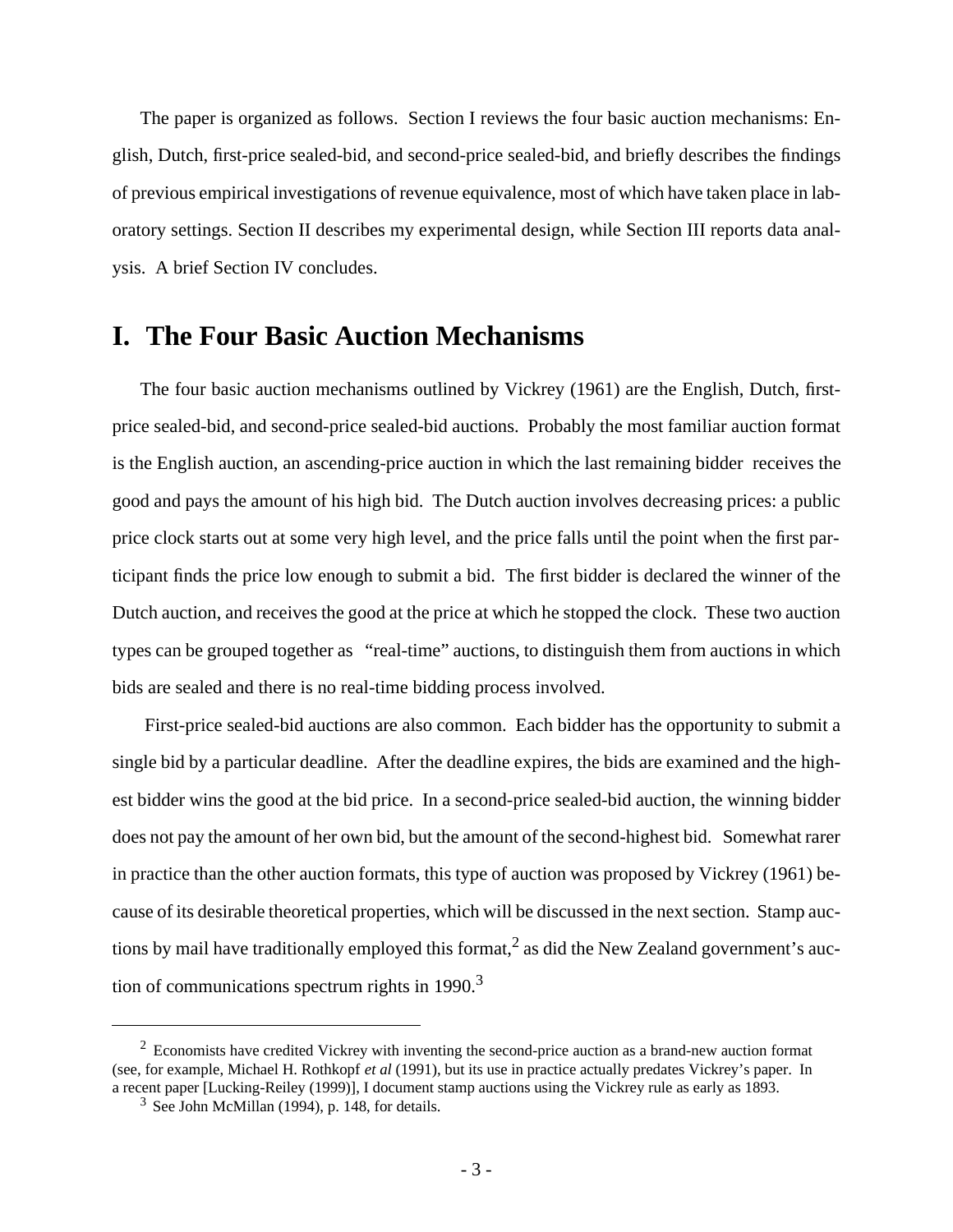#### **1.A. Theoretical Equivalence Between Auction Formats**

If auctions A and B are *strategically* equivalent, then not only do they produce the same amount of expected revenue for the auctioneer, they also have the property that an identical bidder would follow the same strategy in auction A as in auction B. Vickrey demonstrated that the second-price sealed-bid auction format is strategically equivalent to the English auction format, because in either auction format, the dominant strategy for a bidder is the same: to bid one's valuation (that is, submit a sealed bid equal to one's valuation, or stay in the oral auction until one's valuation has been reached).<sup>4</sup> Similarly, Vickrey demonstrated that the Dutch and first-price auctions are strategically equivalent, because the information available before bidding is the same in each case (no bidder gets to learn anything about other bidders' willingness to pay before submitting one's one bid). Bidders in first-price or Dutch auctions will bid strictly less than their valuations, in order to leave themselves some surplus when they win.

The two pairs of strategically equivalent auctions are not strategically equivalent to each other: we expect higher bids in first-price than in second-price sealed-bid auctions, for example. However, Vickrey (1961) showed that all four auction types are still revenue equivalent. With independent private values (IPV) and risk-neutral bidders, *all four basic auction types yield the same expected revenue to the auctioneer*. 5

Under different modeling assumptions, auction theorists have shown that Vickrey's revenueequivalence theorem does not always hold. First, if bidders are risk-averse, the first-price auction should yield higher revenues than the second-price auction [John G. Riley and William F. Samuelson (1981), Eric Maskin and John Riley (1984)].<sup>6</sup> Second, if bidders are risk-neutral but values are affiliated<sup>7</sup> rather than indepndent, then the first-price auction should yield lower revenues than the

<sup>&</sup>lt;sup>4</sup> This assumes a private-values model of bidder valuations. See below for an alternative model.

 $<sup>5</sup>$  A particularly readable exposition of this topic is that of John Riley (1989). Other useful references appear</sup> in the surveys by R. Preston McAfee and John McMillan (1987) and by Robert Wilson (1992).

<sup>&</sup>lt;sup>6</sup> Strategic equivalence between first-price and Dutch autions continues to hold. If values are privately known (i.e., bidders do not have any private uncertainty about the values they will have after the auction), the English and second-price auctions remain equivalent as well.

 $\frac{7}{10}$  Milgrom and Weber (1982) introduce this technical term. Roughly, it means that if my information indicates my value is likely to be high, then it indicates that your value is also likely to be high.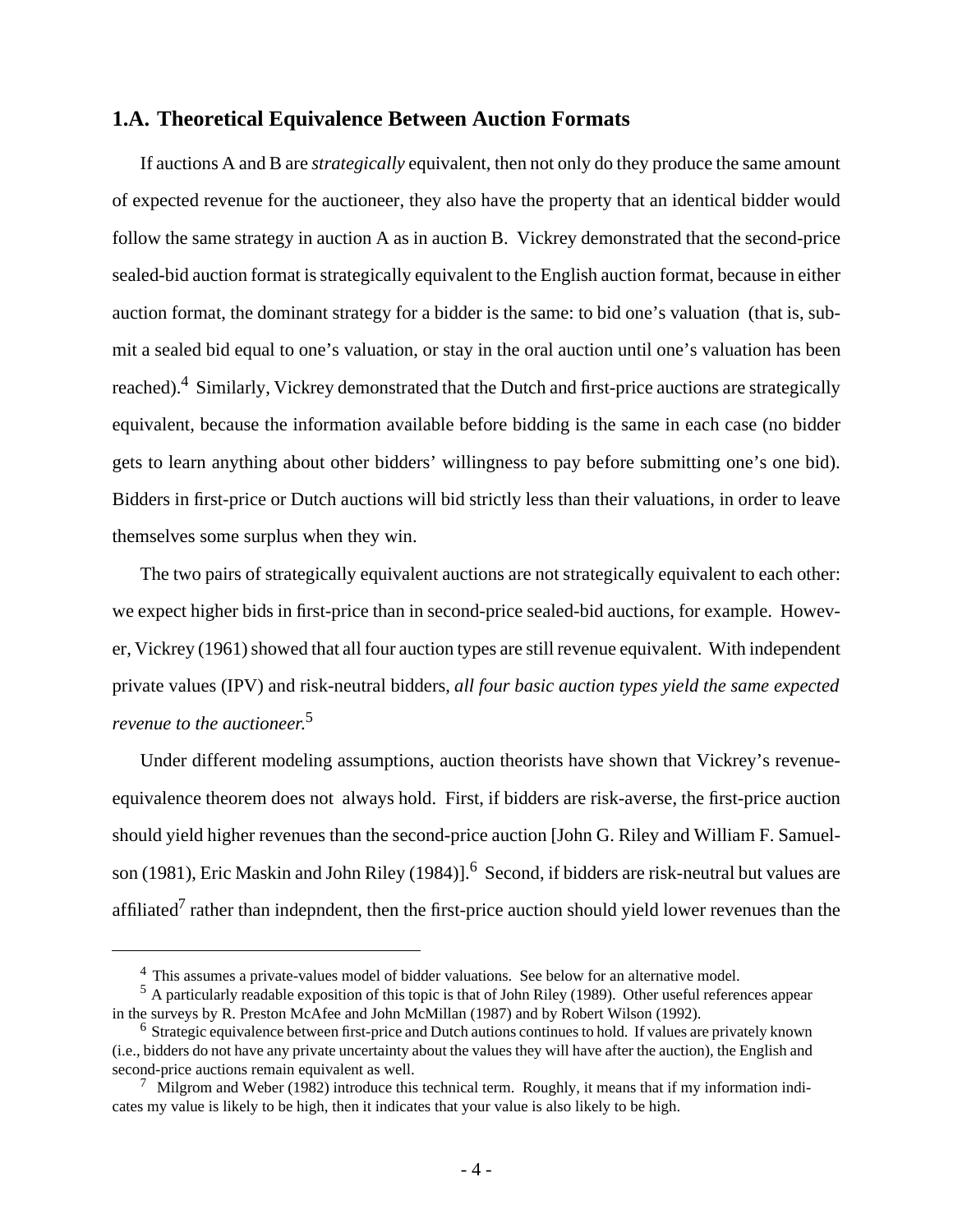second-price auction [Paul R. Milgrom and Robert J. Weber (1982)]. If the bidders also have private uncertainty about their own values, so that their affiliated estimates of value are not perfect until after the auction is over, then the second-price auction itself yields lower revenues than the English auction. The only two auction formats which remain revenue-equivalent under all the standard theoretical models are the Dutch and first-price auctions, which are always strategically equivalent for bidders.

Table 1 summarizes the predictions of the various theoretical models. In the field experiments reported in this paper, I can observe neither bidder risk preferences nor the distribution of bidder valuations (although, I will argue, bidder valuations are likely to be private rather than having a common-value component). Therefore, my results focus on the two predicted strategic equivalences, which do not depend on risk preferences.

#### **1.B. Previous Empirical Studies of Revenue Equivalence**

It is difficult to obtain field data that allow testing of the equivalences between the basic auction types. Sotheby's does not run both a second-price auction and an English auction for the same piece of antique furniture to see whether both formats yield the same amount of revenue, for example, nor does the Treasury Department do so with its bond auctions. I am aware of only two sets of field data which allow revenue comparisons between auction formats. First is a set of data on English and first-price auctions run by the U.S. Forest Service for timber harvesting rights. Walter J. Mead (1966) and Ronald Johnson (1979) found a tendency for the first-price auctions to raise more revenue than the English auctions. However, Robert G. Hansen (1985, 1986) pointed out a selection bias caused by the way the Forest Service chose which auction to use for each timber lot; after correcting for this bias, he found that the increased revenue in English auctions was no longer statistically significant. The second set of data is from sealed-bid, multi-unit currency auctions in Zambia. Rafael Tenorio (1994) finds that in these auctions, a discriminatory (pay-your-bid) pricing rule raises significantly higher revenues than a uniform (lowest-accepted-bid) pricing rule, mainly due to higher bidder participation in the latter auction format. In general, despite the fact that rev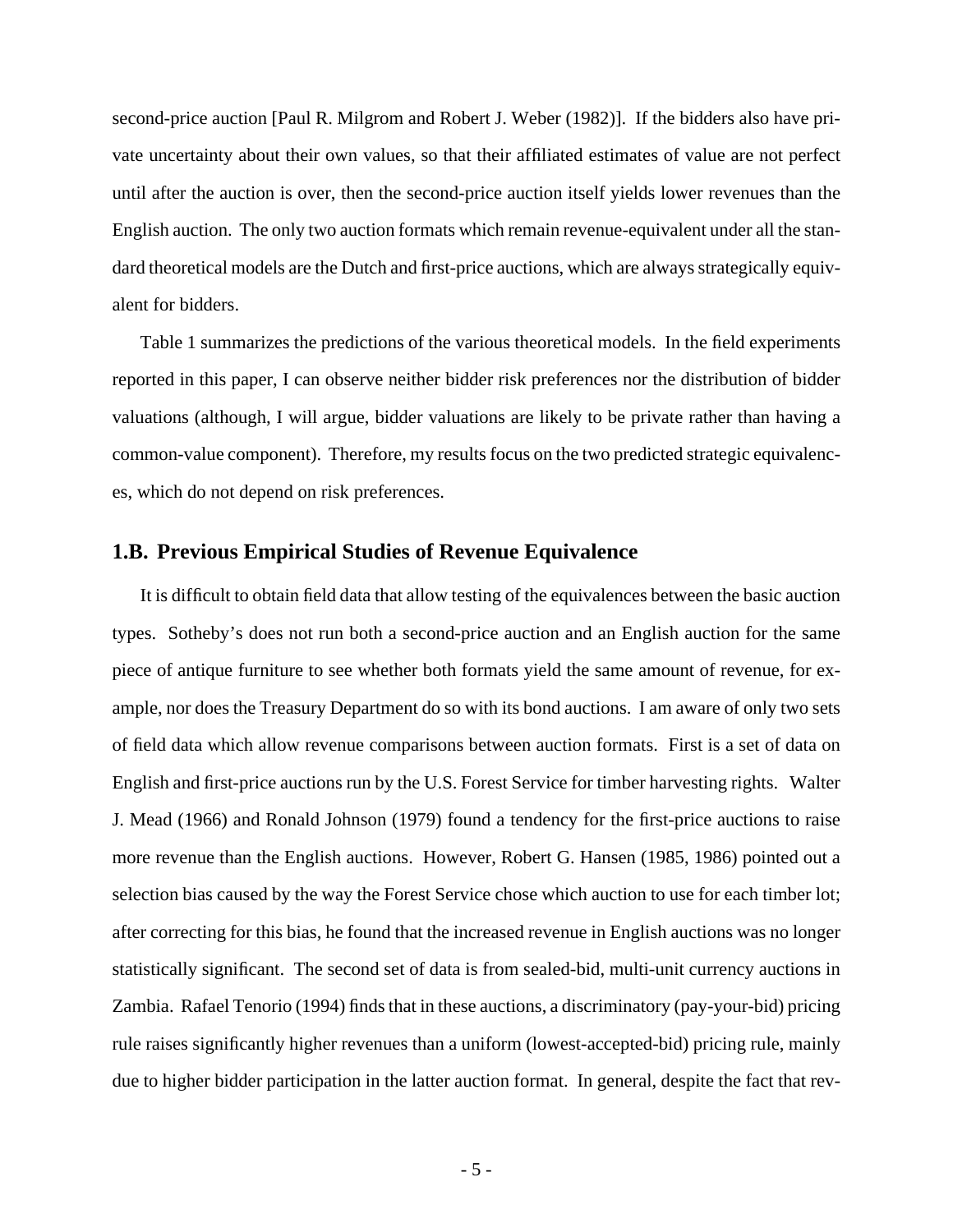enue equivalence is one of the most fundamental issues in auction theory, there is very little evidence from field data on the four basic auction formats.<sup>8</sup>

By contrast, there have been a number of tests of revenue equivalence performed in laboratory experiments. (John H. Kagel (1995) provides a comprehensive review.) The Dutch auction has yielded lower revenues than the first-price auction (Vicki M. Coppinger *et al* (1980), James C. Cox *et al* (1982, 1983). Revenue in first-price sealed-bid auctions was significantly higher than the riskneutral Nash equilibrium (RNNE) prediction, while revenue in Dutch auctions was approximately equal to or slightly below the RNNE level. Similarly, the English auction has yielded lower revenues than the second-price auction, as bidders tend to bid their valuations in the English (Coppinger *et al* (1980), John H. Kagel *et al* (1987)), but higher than their valuations in the second-price format (Kagel *et al* (1987), John H. Kagel and Dan Levin (1993)). Thus, in both cases of theoretical strategic equivalence, laboratory results show the dynamic auction raising less revenue than the equivalent sealed-bid auction.<sup>9</sup> Table 2 summarizes the results of past laboratory experiments.

## **II. Experimental Procedure**

For this study, I purchased over \$2,000 of Magic cards and resold them via auctions in the Internet marketplace. The basic procedure was to auction two copies of the same card via two different auction mechanisms, to make direct comparisons of the revenue earned in each one. Complications arise because of the real-world nature of the auction market, and therefore the description of my experimental design is more lengthy than that of the typical laboratory experiment. The first subsection describes details of the Internet marketplace for Magic cards. Section 2.B describes several ways in which my experiments differ from laboratory experiments in the literature.

<sup>8</sup>For a review of the auction topics which *have* been studied empirically with field data, see the article by Kenneth Hendricks and Harry J. Paarsch (1995).

<sup>&</sup>lt;sup>9</sup> The revenue equivalence between the two pairs of formats also fails in the laboratory. First-price auctions consistently earn higher revenues than do second-price auctions (Coppinger *et al* (1980), Cox *et al* (1982), Kagel and Levin (1993)). This finding is potentially consistent with bidder risk aversion. The result tends to disappear when the number of bidders becomes large, or when bidders' private values are affiliated rather than independent (Kagel and Levin (1993)).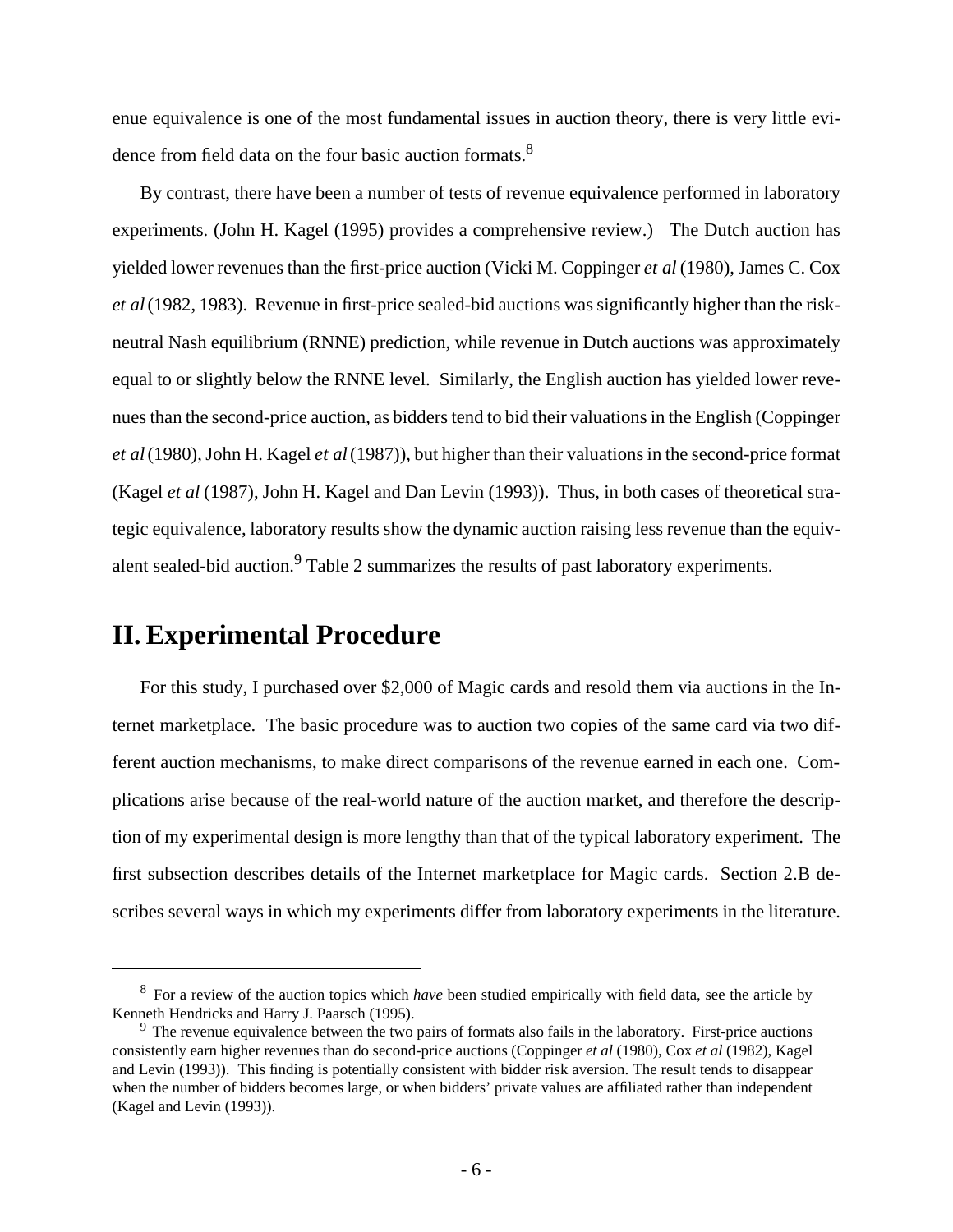The final two subsections give details about the two different types of paired experiments: Dutchfirst, and English-second, respectively.

#### **2.A. Institutional Details of the Market**

Soon after the introduction of Magic, Internet users formed a newsgroup, <rec.games. deckmaster>, devoted to the discussion of this new game. In addition to discussions about the rules of the game and strategies for constructing decks, many of the messages on this newsgroup were buy, sell, and trade offers for individual cards. Parties agreed to the terms of trade via electronic mail, and then carried out the transactions through postal mail. Messages devoted to economic trades soon overwhelmed the discussion group, so a new group, <rec.games.deckmaster.marketplace $>^{10}$ , was devoted exclusively to the trading of cards.

 Both the quantity and the variety of messages posted to this newsgroup were stunning. By the spring of 1995, nearly 6,000 messages were being posted each week, making rec.games.tradingcards.marketplace the highest-volume newsgroup on the Internet.<sup>11</sup> Approximately 90 percent of the 26,000 messages per month were devoted to the trading of Magic cards, with the remaining 10 percent devoted to the trading of cards from other games. Interestingly, the messages utilized several different kinds of market mechanisms. Some people posted cards they were willing to trade, along with "wish lists" of cards they would be willing to accept in return, and solicited responses by private electronic mail. Others posted fixed prices at which they were willing to sell cards for cash. Many hopeful sellers conducted auctions of their unwanted cards, using a variety of auction mechanisms, including English, first-price sealed-bid, and even Dutch auctions, along with other variants and hybrids of these three auction types. The only basic mechanism from auction theory that I did not witness was the second-price sealed-bid auction. Thus, when I began to run my own auctions with a variety of different rules, I could expect bidders to treat me no differently than they

<sup>&</sup>lt;sup>10</sup> This newsgroup was later renamed  $\langle$ rec.games.trading-cards.marketplace>.

<sup>&</sup>lt;sup>11</sup> According to the April 1, 1995 edition of the monthly publication *Top 40 Newsgroups in Order by Traffic Volume*, this newsgroup edged out the second-place newsgroup, misc.jobs.offered, by 3,000 messages per month.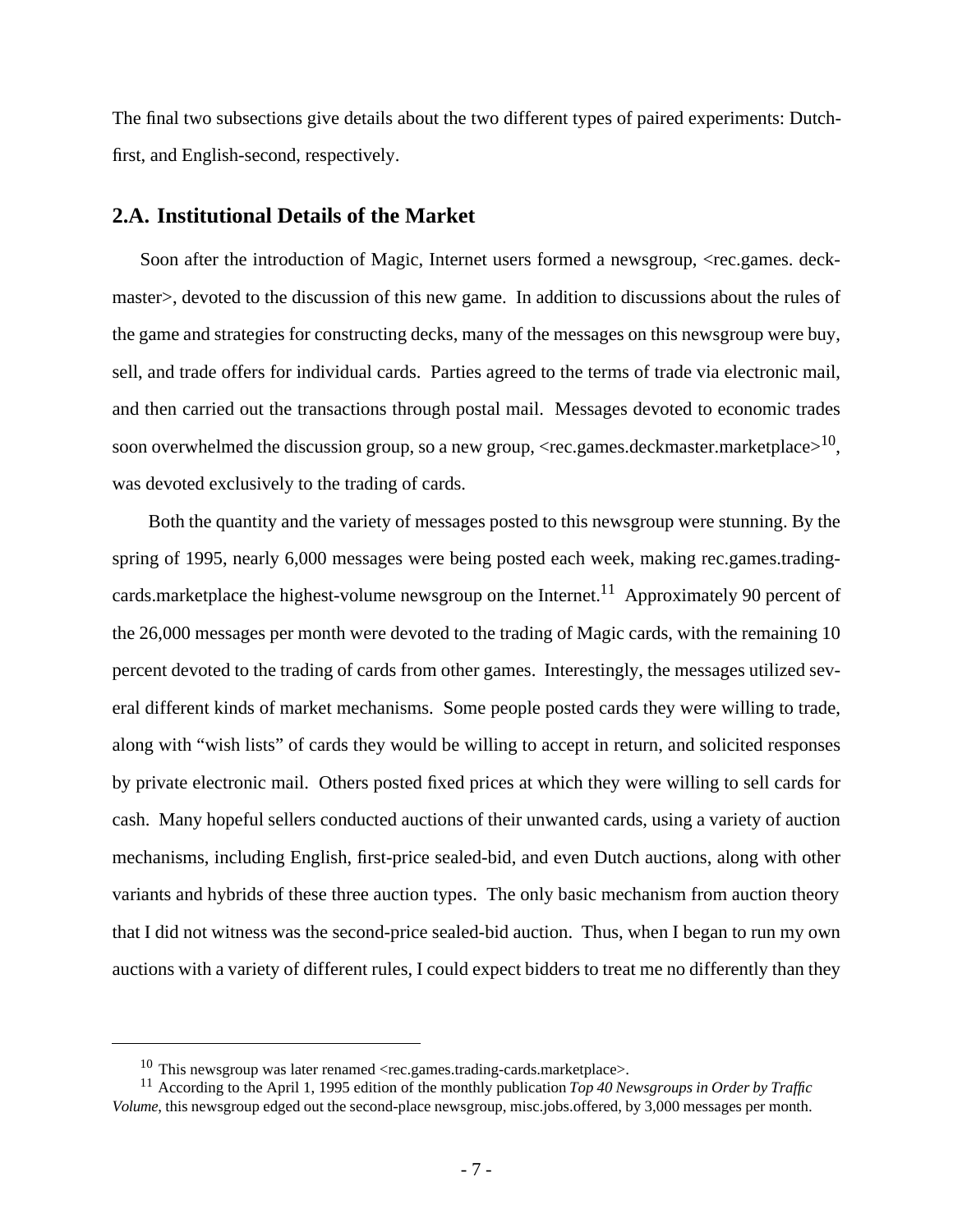would treat any other auctioneer. This provides a unique opportunity to perform tests of the revenue equivalence theorem in auctions for real goods.

Laboratory experiments, which to date have provided the vast majority of data on bidders' behavior in auctions, can be criticized on the grounds that subjects' behavior in an artificial laboratory environment may not be exactly the same as their behavior would be in the "real world." The Magic card market provides an opportunity to run controlled experimental auctions in the field rather than in the laboratory. Since in any given week there are dozens of auctioneers holding Magic auctions on the Internet, an experimenter can be a "small player" who does not significantly perturb the overall market.<sup>12</sup>

One of the strengths of this study is its subject pool.<sup>13</sup> The bidders in these experiments have wide diversity in their geographic and professional backgrounds, but share an intense interest in Magic cards. Their keen interest in the auctioned goods should make them representative of people who bid in auctions in general, ideal for a test of auction theory.<sup>14</sup>

### **2.B. Differences from Previous Auction Experiments**

 As noted above, my experiments differ from previous laboratory experiments on revenue equivalence by auctioning real goods in a real market. This leads to two other significant experimental design differences from previous experiments. First, auctions for different individual goods were simultaneous, rather than sequential. Second, the auctions had an uncertain and endogenously determined number of bidders, rather than a fixed number of bidders. In this subsection, I discuss these differences in more detail.

 $12$  Since it is unnecessary to pay subjects for their participation, this technique of running "field experiments" has a potential financial advantage over traditional laboratory techniques. Laboratory studies frequently cost over \$1000 in subject payments. By contrast, for my set of experiments on Dutch and first-price auctions, I purchased cards for approximately \$1600 and resold them for \$2000, realizing a 25 percent return.

<sup>&</sup>lt;sup>13</sup> For more detailed demographic information about the bidders, see my doctoral dissertation [Reiley (1996), available on request]. The bidders, from all over the United States and several foreign countries, included college students, professional engineers, government employees, and military personnel.

<sup>&</sup>lt;sup>14</sup> Some bidders clearly indicated that they were thinking carefully about the relatively unfamiliar auction formats. In a second-price auction, one bidder submitted a bid of \$15 on a Shivan Dragon card, then added the following note: "I shudder to think what would happen if I put \$100 as an attempt to get the second highest bid and they put \$99 on the same token. (shudder, shudder, shudder)"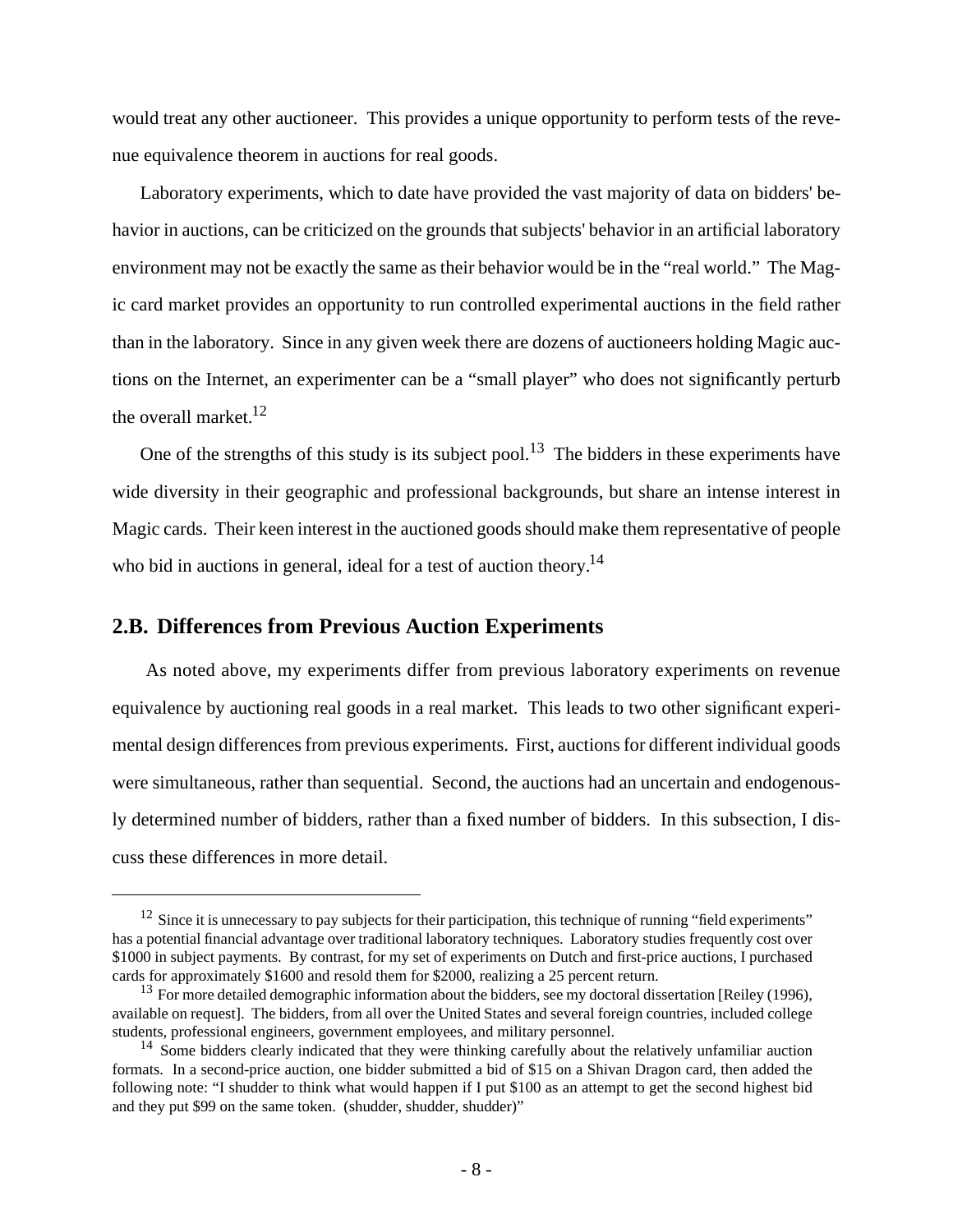Previous laboratory experiments on revenue equivalence in auctions have involved sequential auctions: subjects participate in repeated "rounds" of auctions for single objects. By contrast, I conducted simultaneous auctions of 85 to 100 different Magic cards at a time. I chose to do this for two primary reasons. First, simultaneous auctions were the norm in this marketplace; practically all Magic auctions on the Internet were simultaneous auctions by a single auctioneer for dozens or even hundreds of different cards. Second, simultaneity enhanced data collection, as it enabled me to collect data on over 80 auctions at a time. A single English auction might take as much as a month to complete, which would make data collection via sequential auctions infeasible. My lack of repeated trials with the same subjects precludes my investigating learning effects, something frequently studied in the laboratory. However, because my experiments take place in a preexisting market with already-experienced bidders, and because my bidders have plenty of time to make their decisions (days, as compared with minutes or seconds in laboratory experiments), I assume that learning effects are mostly irrelevant.

These experiments also differ from laboratory tests of the revenue equivalence theorem in their treatment of bidder participation. In lab experiments, as in Vickrey's original theoretical model, the number of bidders is fixed and known to all. By contrast, my auctions involved an uncertain number of bidders each making their own participation decisions. I advertised each auction to a large number of people, but I did not know how many would enter. I decided on this design in order to make my auctions resemble the other real auctions in the market.

I used two different methods to invite bidders: posting advertisements on the newsgroup, and sending individual invitations via email to people interested in Magic auctions. This is standard practice for auctioneers in this marketplace, as direct email invitations produce high response rates, but advertisements allow one to reach a larger potential audience. I kept the number of invited bidders secret. As was standard practice by auctioneers in the marketplace, I posted to the newsgroup daily status updates for the English<sup>15</sup> auctions, every day until the auction ended (typically about

<sup>&</sup>lt;sup>15</sup> Although little precedent existed for Dutch auctions on the newsgroup, I also followed an identical strategy of daily updates in order to make the Dutch auctions resemble the standard English auctions as much as possible.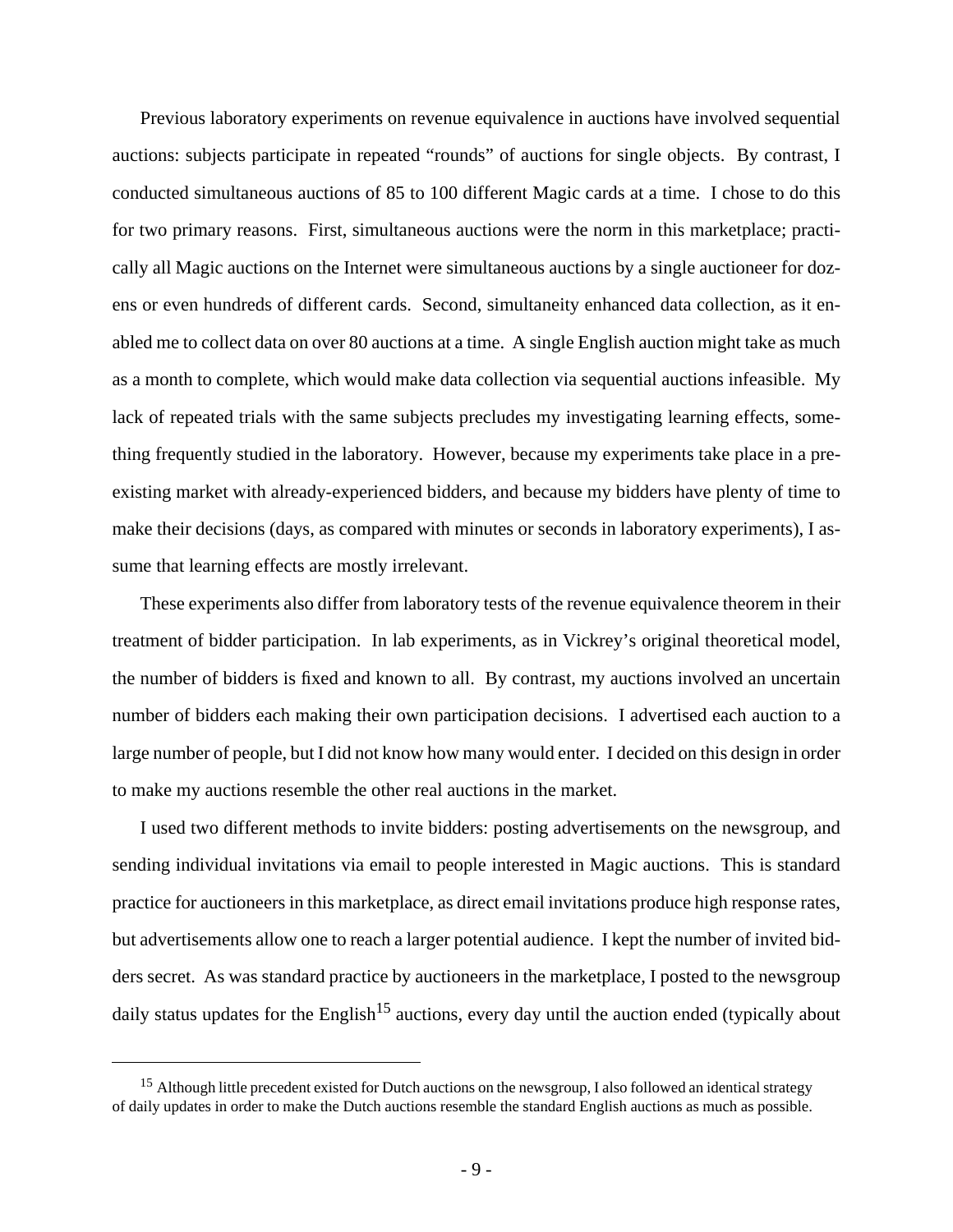three weeks). By contrast, the sealed-bid auctions lasted only one week, and were each advertised only three times on the newsgroup.<sup>16</sup> One might expect the number of bidders attracted by advertisements to be higher in the auctions with daily updates than in the sealed-bid auctions, and this might cause an upward bias in revenue for the English and Dutch auctions.

In an effort to control for this potential bias, I made sure that anyone who entered one auction via a newsgroup advertisement received an email invitation to the next auction in the pair. For example, for my first English auction I sent out 90 direct email invitations in addition to the newsgroup postings. It attracted a total of 40 bidders: 18 from the email and 22 from the newsgroup. After this auction ended, I ran a paired second-price auction for which I sent direct email invitations to the 22 "new" bidders as well as to the original 90-person mailing list.<sup>17</sup> In my analysis of the revenue results below, I will also consider the effects of excluding those observations which may have been affected by such advertising effects.

#### **2.C. Dutch and First-Price Auctions**

Table 3 gives an overview of the Dutch and first-price auction experiments, which consisted of two pairs of auctions. Paired experiment FD consisted of auction FD1, a first-price auction, followed by auction FD2, a Dutch auction, with matched pairs of cards for sale. Auction FD1 lasted one week, with 88 different cards for sale, while the matching Dutch auction FD2 lasted 12 days, until the last card was sold. Experiment DF, with auctions DF1 and DF2, reversed the time order of the auction formats, with a separate set of matched cards. Reversing the time order allowed me to control for a number of potential time-related biases.<sup>18</sup>

The announcement and rules for the first-price auction FD1 stated that bidders had one week to submit their bids.<sup>19</sup> I placed constraints on the acceptable bid amounts,<sup>20</sup> designed to make the set of possible bids equal to the set of prices possible in the Dutch decrement auction. At the end

<sup>&</sup>lt;sup>16</sup> Three was the maximum number of times I felt I could post an identical message in a week without suffering a loss of goodwill from other market participants. Repeated posts of Engish auctions each provided new information on the current bid price, but repeated posts of sealed-bid auctions were completely identical, and "spamming" the newsgroup with many identical messages would violate norms in this market.

<sup>&</sup>lt;sup>17</sup> The second mailing list included only 85 rather than 110 people, because some people from the original list of 90 asked to be deleted from my mailing list.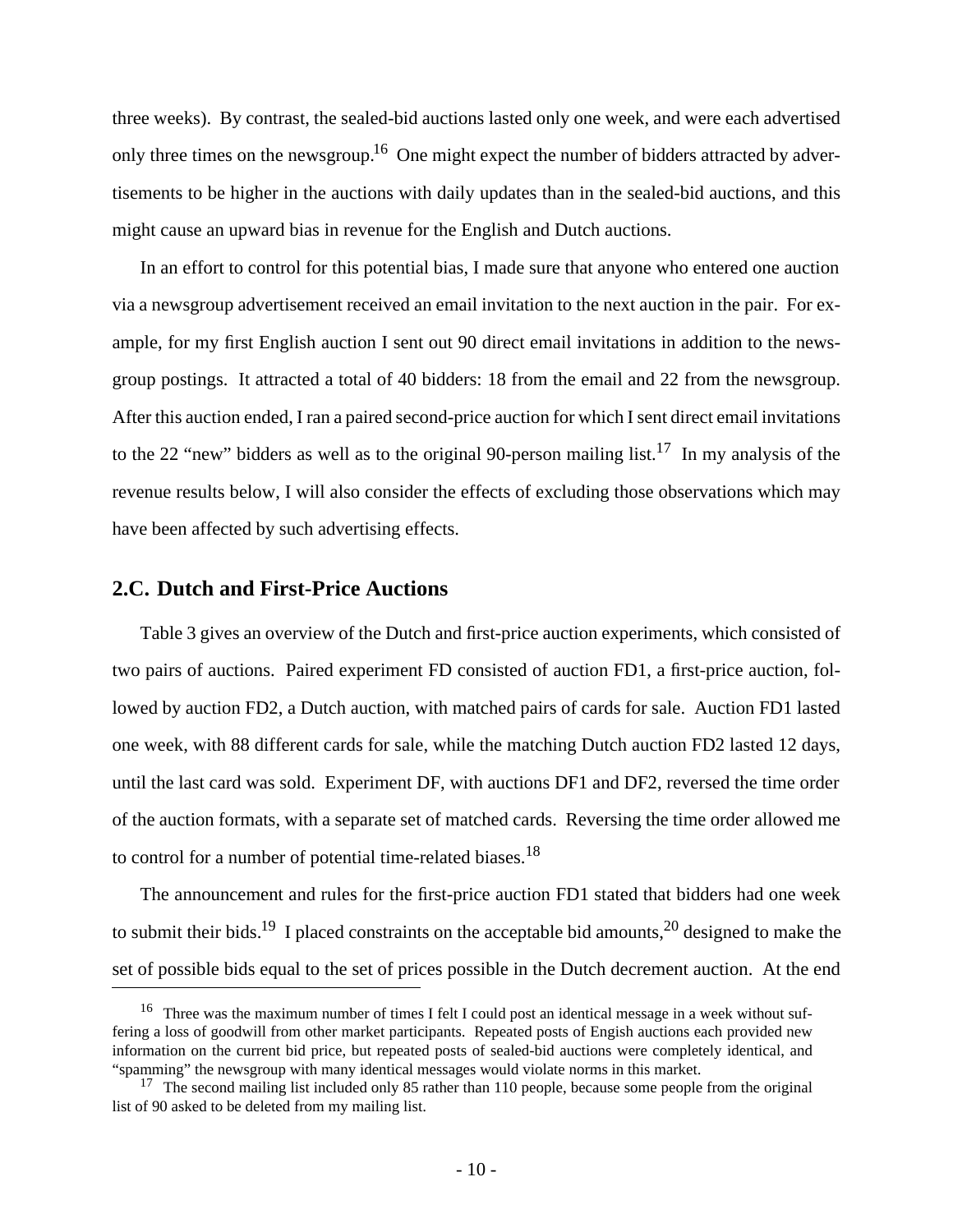of the week, I compiled the results of the first-price auction and emailed the final prices to each of the participating bidders. Winners also received a congratulatory message listing the cards they had won, along with their total bill.<sup>21</sup> After receiving payment, I mailed out winners' cards.

I determined the starting prices for the Dutch auction FD2 by taking the winning bid amounts from the first-price auction FD1 and increasing them by five days' worth of Dutch clock decrements to get the starting prices for auction FD2, the Dutch auction. Thus, if each card sold after exactly five days, the auction revenues would have been identical. Prices fell by approximately five percent per day, with the exact decrement amounts corresponding to the acceptable bids in the firstprice auction. In the instructions, bidders did not learn the exact decrement amounts, only that prices would fall by a "small amount" each day. The initial announcement of the Dutch auction stated the rules of the auction and the starting prices of each card. I mailed updates once per day to a list of interested bidders, indicating new prices on the unsold cards. To my surprise, 25 of the 87 cards in auction FD2 sold on the very first day of the Dutch auction, at prices which were all at least fifteen percent higher than their corresponding prices in the first-price auction. Therefore, the revenues in auction FD2 represent a lower bound on the possible Dutch auction revenues.

The second pair of auctions described in Table 3 are labeled auction DF1 and auction DF2, which were, respectively, a Dutch auction followed by a first-price auction for the same cards. With no first-price auction benchmark to start with, I determined the starting prices by finding a list val $ue^{22}$  for each card and marking it up by five days' worth of Dutch clock decrements. None of the

<sup>&</sup>lt;sup>18</sup> One such bias is the asymmetric nature of my email invitations. A second is demand saturation over time, as in Orley Ashenfelter's (1989) "revenue decline anomaly," with falling prices in sequential auctions for wine and art. These experimental auctions differ from the wine and art auctions in that my bidders did not necessarily know that another auction for the same cards would be coming. In fact, I actively tried to discourage such speculation in two ways: by including singleton cards along with the paired cards so that two paired auctions were not obviously identical, and by occasionally running other auctions consisting entirely of singleton cards (including some auctions designed for other experiments not included in this paper).

<sup>&</sup>lt;sup>19</sup> The complete text of the instructions for the four auction types is available on request from the author.

<sup>&</sup>lt;sup>20</sup> For example, bids less than \$1 had to be in even multiples of a nickel (\$0.05), bids between \$1 and \$5 had to be in even multiples of a dime (\$0.10), and so on.

<sup>&</sup>lt;sup>21</sup> Although auctioneers on the Internet typically ask winning bidders to pay shipping costs, I included free shipping in the bid price, in order to encourage bidders to bid independently on each card.

 $^{22}$  For my "list" values, I used the Cloister price list, a standard reference list compiled using the thousands of trades in the Internet marketplace for Magic cards. Though there is lots of dispersion in the prices of trades for a given card, the Cloister value is a mean trading price, which remains rather constant over timescales of weeks.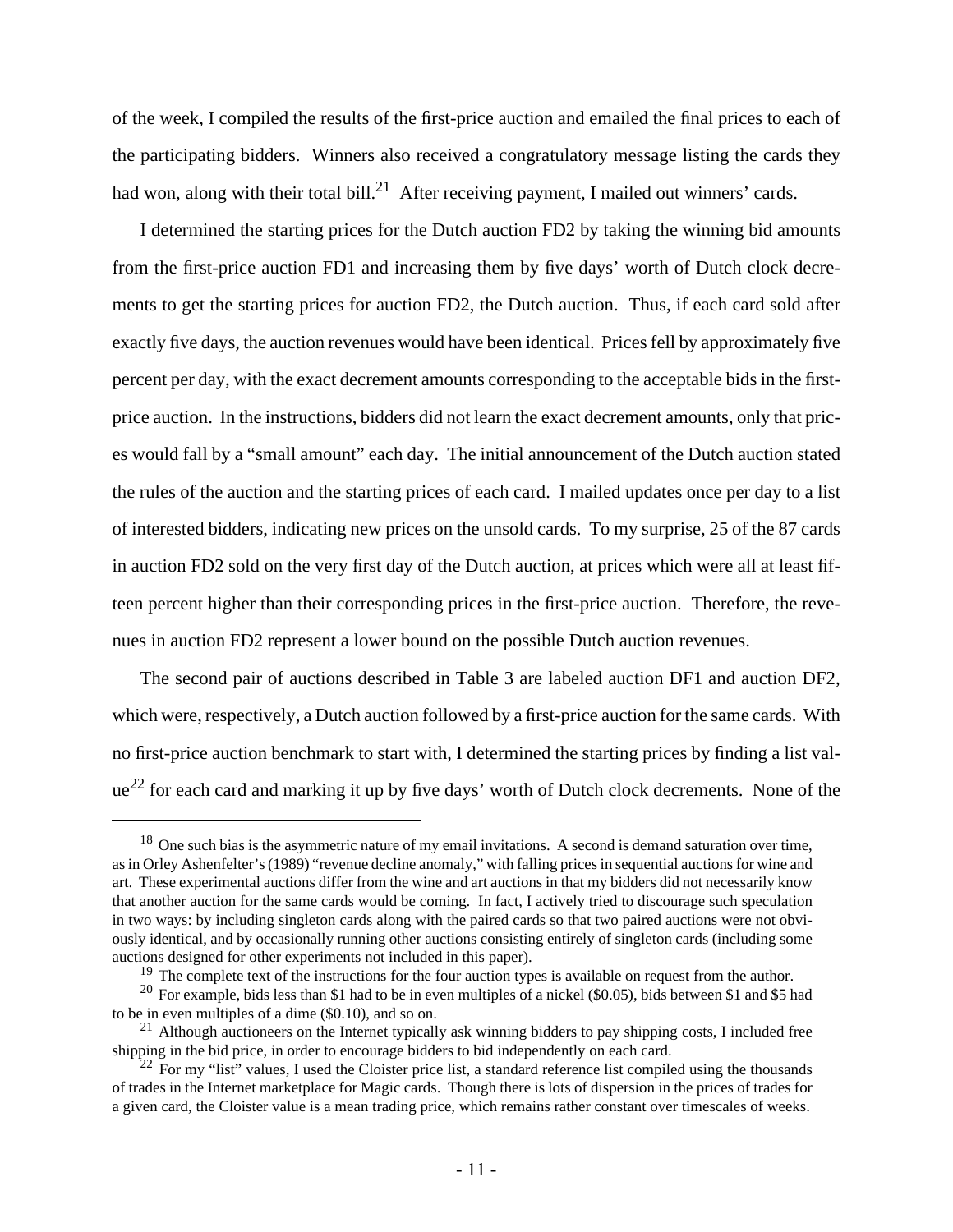cards sold on the first day, but several sold on the second day. All but one card sold within two weeks; the final card remained unsold for an additional eleven days. One week after DF1 finished, I started DF2 for comparison, a first-price auction with the same set of 88 cards. As Table 3 shows, the number of participants increased somewhat relative to the first experiment, due to an increase in the size of my invitation mailing list.

#### **2.D. English and Second-Price Auctions**

Table 4 displays the four auctions designed to test the strategic equivalence between English and second-price auctions. Auctions ES1 and ES2 were an English auction followed by a secondprice auction for one set of cards, while auctions SE1 and SE2 were a second-price auction followed by an English auction for another set of cards. The second-price auctions ES2 and SE1 used the same basic set of sealed-bid rules as the first-price auctions discussed above, each lasting one week. For the English auctions ES1 and SE1, I issued daily updates, displaying the current high bid on each card. Bidders received these updates via email only if they had submitted a bid or asked to be added to the update mailing list, but the updates were also posted daily to the newsgroup. I employed a "Going, Going, Gone!" technique for declaring a card sold: a card which had lasted a full day without a bid raise received an exclamation mark as a warning on the next update, a card which had lasted two full days received two exclamation marks as a second warning, and a card which had lasted three full days was declared "SOLD!" on the next update.

I again placed constraints on acceptable bid amounts. In auctions ES1 and ES2, the first two auctions I ran for this paper, all bids were constrained to be multiples of a nickel. After feedback from bidders, I used larger minimum bid increments for the higher-priced cards in auctions SE1 and SE2 (the same set of bid increments as in the first-price and Dutch auctions discussed above).

Table 4 presents summary statistics for the English and second-price auctions, analogous to those in Table 3 for the Dutch and first-price auctions. Experiment ES had a relatively large number of unmatched cards: only 66 of its 85 cards were perfect matches. However, the unmatched cards were chosen to be comparable in value across auctions, to keep the auctions as similar as pos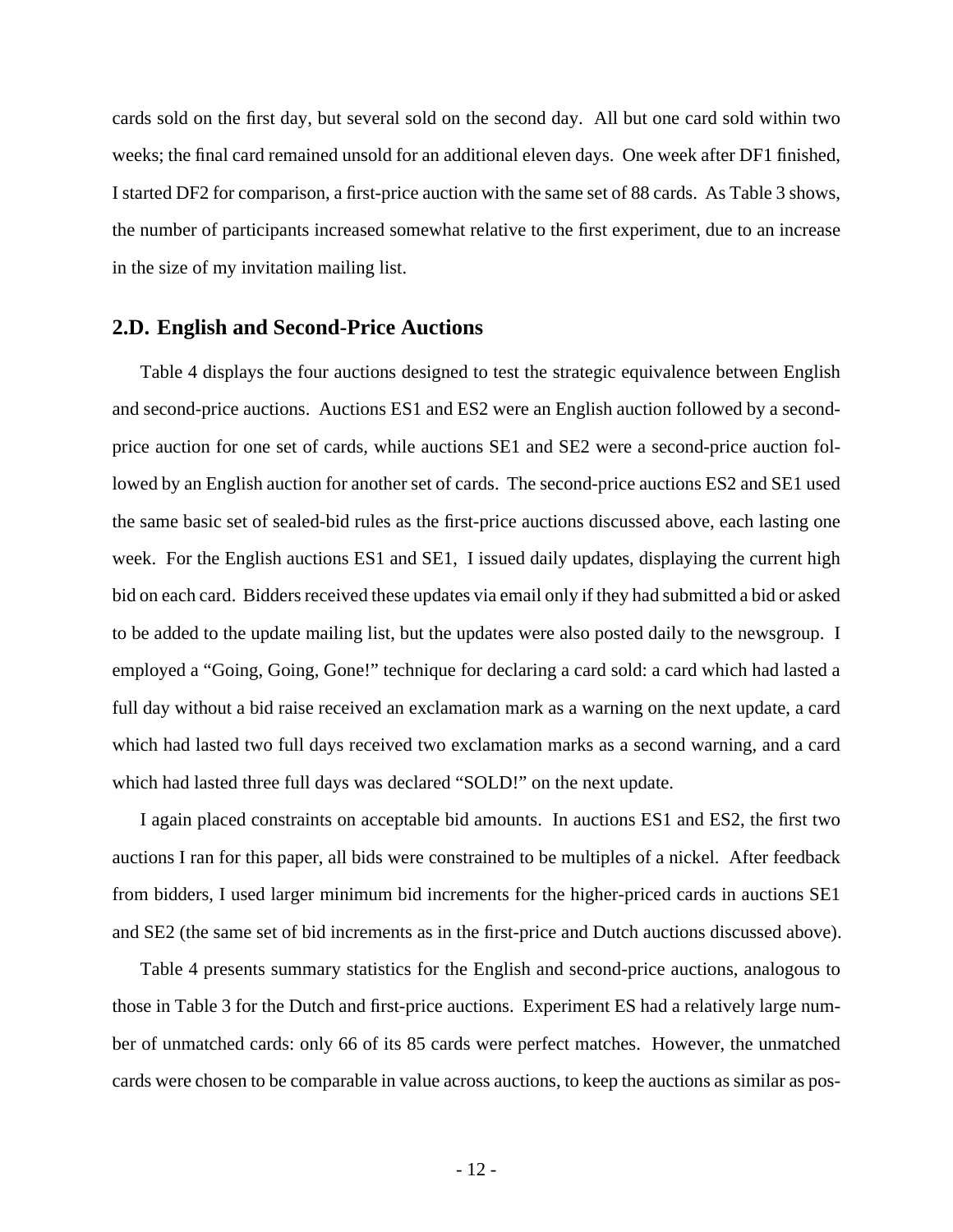sible overall. All subsequent data analysis in this paper excludes observations that were not perfect matches. The number of email invitations was much higher in the second pair (auctions SE1 and SE2) than in the first (auctions ES1 and ES2), but the total number of participating bidders was roughly comparable between the two pairs, with newsgroup advertisements making up the difference. In both experiments, newgroup posts yielded more bidders in the English than in the secondprice auctions, perhaps due to the greater frequency of posts in the English case. Finally, the timeorder effect on revenues is the opposite of what one might have expected: the revenue on matched cards is greatest for the second auction in each pair.

# **III.Results**

### **3.A. Dutch and First-Price Auctions**

Figure 1 displays the distributions of revenue outcomes for the Dutch and first-price auctions. Specifically, it plots the difference between Dutch revenue and first-price revenue for each of the 87 matched pairs of cards in experiment FD and the 96 matched pairs of cards in experiment DF. There is a clear tendency for the difference to be positive: Dutch auctions appear to raise more revenue than first-price auctions. This is a surprising result, conflicting with results from laboratory experiments, where Dutch auctions systematically raise *less* revenue than first-price auctions.

The top section of Table 5 displays statistical results for all matched pairs of cards. The revenue was higher in the Dutch auction for 63 of 87 matched pairs in experiment FD, and 59 of 86 pairs in experiment DF. The average difference between the revenues in the Dutch and first-price auctions, plotted in Figure 1, has a mean of 38 cents in experiment FD, and 25 cents in experiment DF. A two-tailed t-test at a 5 percent level of significance rejects the hypothesis of a zero mean difference for experiment FD, but not for experiment DF. The table also reports the mean log difference in revenue; this figure indicates that the Dutch auctions raised 30 percent more revenue than the first-price auctions on average. A two-tailed t-test on this variable results in a rejection of the rev-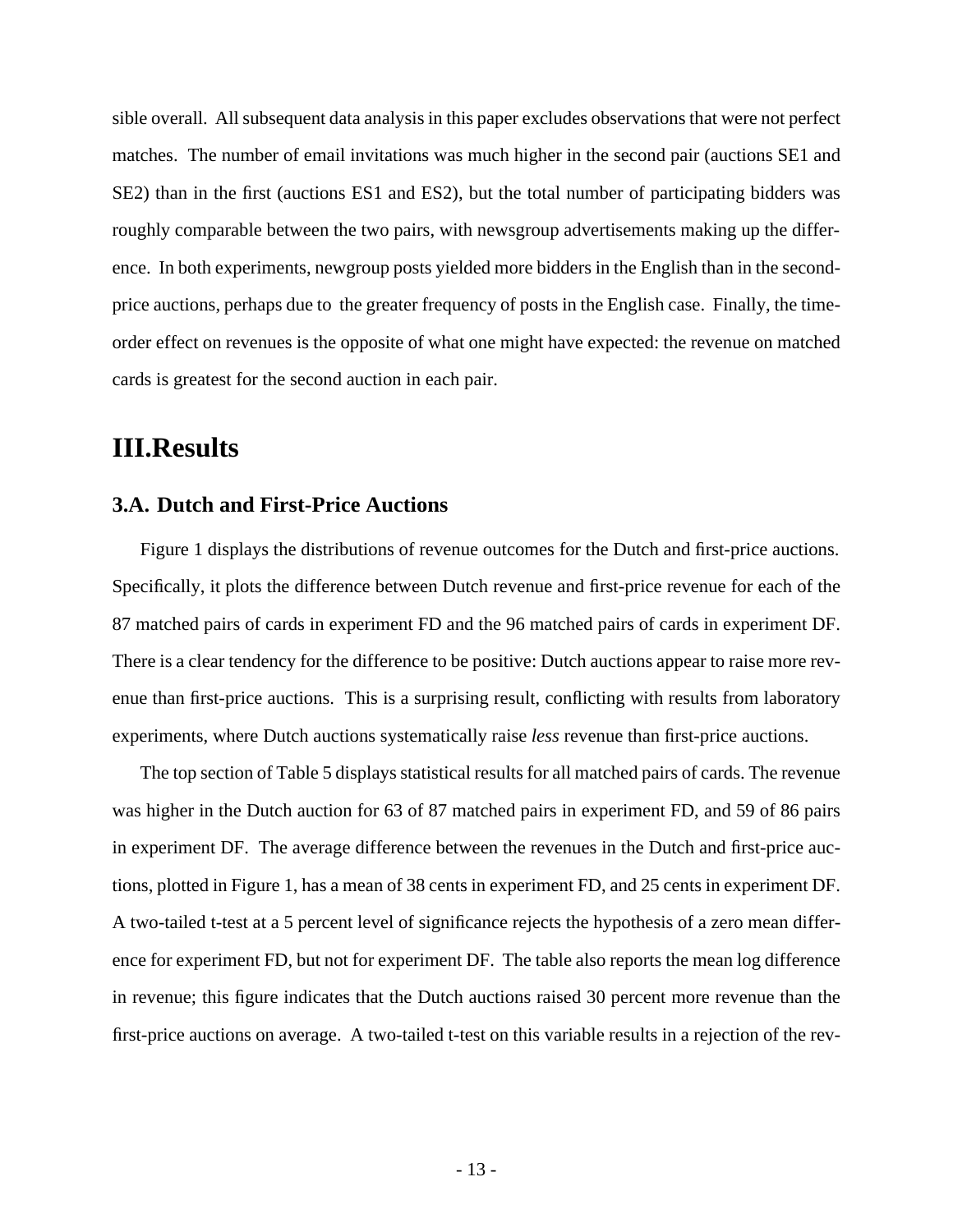enue-equivalence hypothesis in each sample, as does a nonparametric Wilcoxon signed-rank test of revenue equivalence.<sup>23</sup>

The bottom section of Table 5 contains results for a restricted sample of observations, in an attempt to correct for the advertising effects discussed in Section 2.B. The restricted sample excludes observations where the winner had been attracted to the auction via a newsgroup advertisement rather than an email invitation. This turned out to exclude only five observations, all from the FD experiment. As can be seen in the table, the effect of this restriction on the sample was only to increase the statistical significance of the Dutch auction format's superior revenues.

In order to present pooled results from both auction pairs, I ran a regression of the Dutch-first revenue difference against a dummy variable for the experiment (FD versus DF). The results are as follows (standard errors in parentheses):

(1) 
$$
REVDIFF =
$$
 0.25 +0.13 FD  
(0.13) (0.18) (1)

The estimated intercept indicates that Dutch auctions earn statistically significantly more revenues than first-price auctions, while the slope estimate indicates that the treatment order does not have a statistically significant effect on the revenue difference. I have presented results for the full sample (N=173,  $R^2$ =0.003), although the restricted sample yields qualitatively similar results.

What are the possible explanations for this violation of revenue equivalence between Dutch and first-price auctions, opposite in direction to the violation observed in laboratory experiments? One possible explanation is endogenous bidder entry: my bidders decided whether or not to participate after reading the auction announcement, while the laboratory auctions had a fixed number of bidders. As can be seen in Table 3, the number of participating bidders was higher in the Dutch auctions than in their corresponding first-price auctions (63 versus 32 bidders, and 88 versus 42 bidders, respectively). These increased numbers of bidders may have been the reason for the increased

 $^{23}$  A tie (meaning revenue differences equal to zero for a given card) may be counted either as positive or negative differences in the computation of the Wilcoxon signed-rank statistic. This makes little difference in my data, since there are few ties. To be conservative, in computing my statistics I counted all ties as if they were negative differences, thus biasing the test against finding that Dutch revenues were higher than first-price revenues.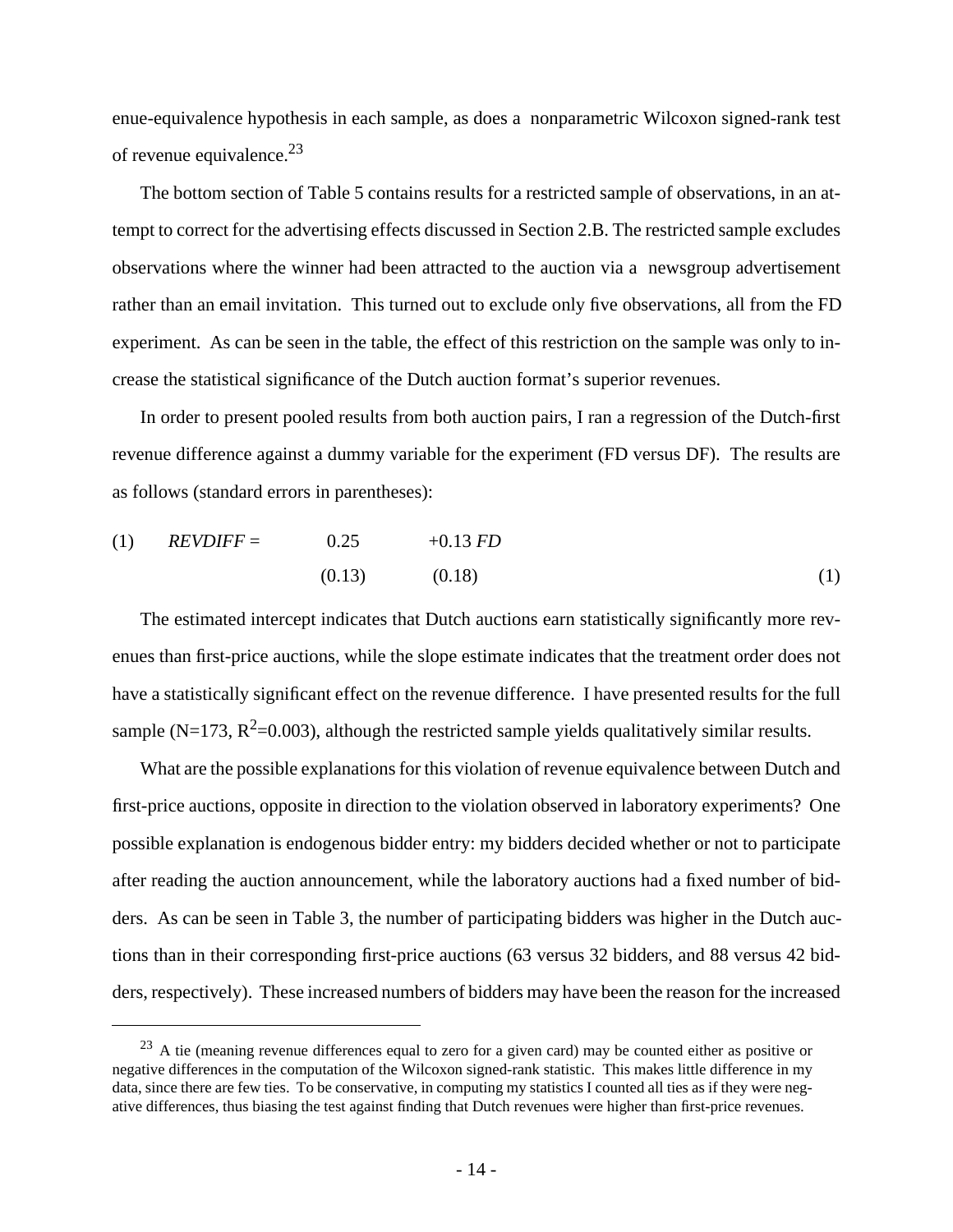revenues in the Dutch auctions, assuming that these additional bidders might occasionally bid fairly high.<sup>24</sup> Note that the higher frequency of advertisements in the Dutch auction does not fully explain the increased participation, as Table 1 shows that the majority of additional Dutch auction bidders come from the email invitation. Perhaps the additional bidders were attracted merely by the novelty of a Dutch auction, an effect that would disappear with repeated trials, but as the vast majority of Magic auctions on the Internet during this period were English auctions, it is hard to believe that Dutch auctions would seem significantly more novel than sealed-bid auctions.<sup>25</sup> In any case, if the difference in revenues were due merely to the higher bidder participation attracted by the Dutch auction, this would require no violations of the strategic equivalence of Dutch and firstprice auctions by individual bidders.

To pursue the question of individual bidder behavior, I now examine disaggregated, bid-level data. There are two different ways a bidding anomaly (that is, a violation of strategic equivalence) can arise. First, someone might bid an amount X in the first-price auction, but pass up the opportunity to bid at a price less than or equal to X in the corresponding Dutch auction. Such an anomaly violates strategic equivalence by producing higher revenues in the first-price auction. Second, someone might bid in the Dutch auction at a price greater than the amount X he bid in the corresponding first-price auction, which would be an anomaly generating higher revenues in the Dutch auction. Even if such anomalies exist, they are difficult to observe, because of incomplete data generation in the Dutch auction: the Dutch auction generates bids only from the winning bidder, while the first-price auction generates bids from everyone. Despite the relative dearth of Dutch auction bid data, a few statistics could be generated, as follows.

 $^{24}$  On the other hand, it is worth noting that the measure of "participation" differs somewhat between the two formats. To be counted as a "participant" in the Dutch auction, one did not necessarily have to submit any bids, but merely had to ask to receive updates of the current Dutch prices. Thus, we might expect higher measured participation in the Dutch auction, even if there are the same number of serious bidders (which would provide the same revenues) in the two different auctions.

 $25$  Dutch auctions were not entirely novel to this market, either. One bidder wrote me a message to explain that he did not want to participate in my Dutch auction, because, as he said, "I participated in one previous Dutch Auction on the Net, and I found it to be very very frustrating."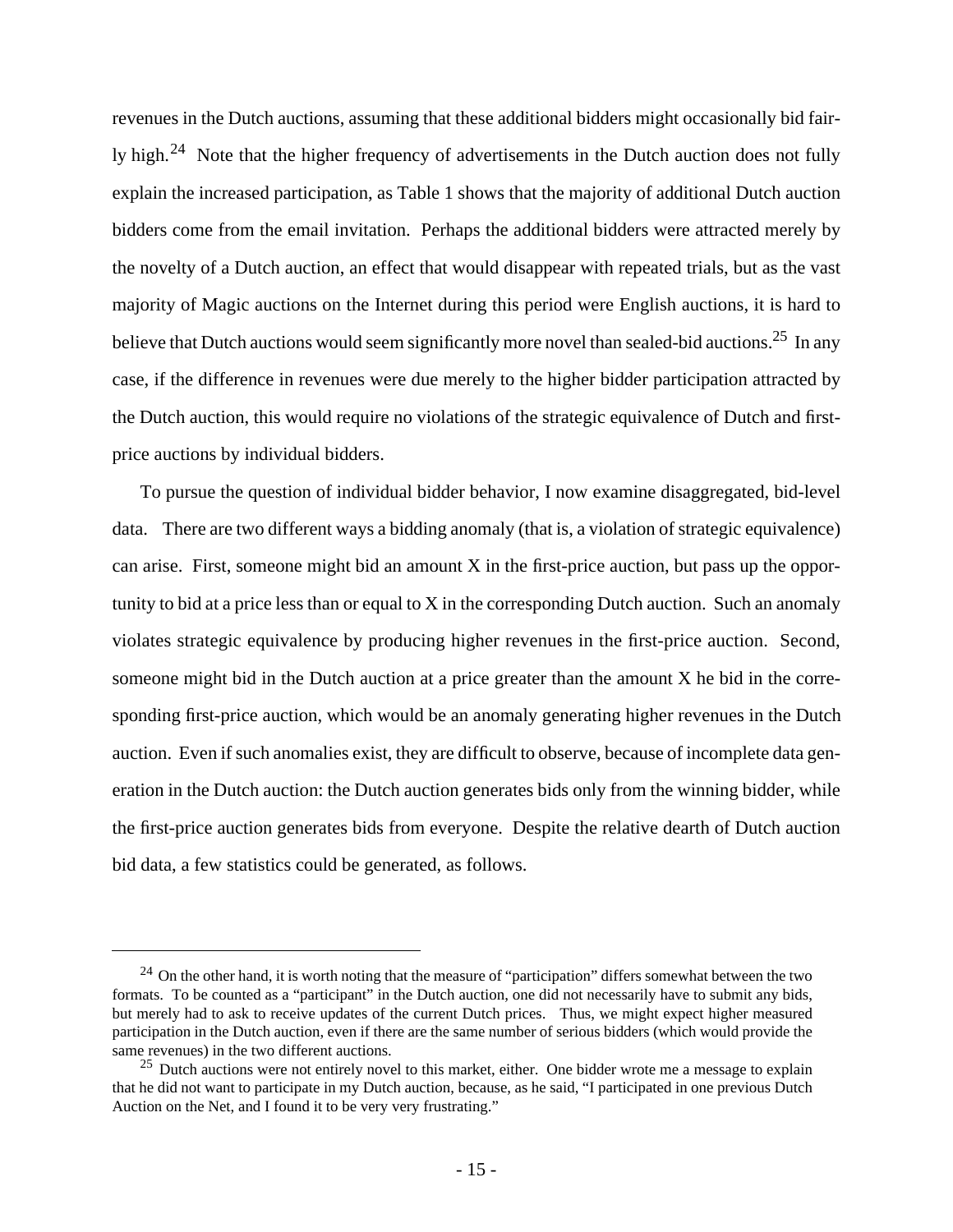The two Dutch auctions generated a total of 257 observed bids, 38 of which presented the opportunity to look for anomalies with higher Dutch than first-price bids. These 38 (from a total of 10 different bidders) each had a matching first-price bid observation from the same bidder. Of these 38 observations, 30 were higher in the Dutch auction, 4 were equal across auctions, and 4 were higher in the first-price auction. The 30 bid differences favoring the Dutch auction ranged in size from \$0.25 to \$16.00, with a mean of \$2.52, while the 4 differences favoring the first-price auction ranged only from \$0.10 to \$0.50. That the vast majority of differences favored the Dutch auction indicates that bidders might systematically bid higher in Dutch auctions.<sup>26</sup>

To look for bid anomalies favoring the first-price auction, I examine the bidders who participated in both auctions in a pair (that is, who submitted bids in a first-price auction and also asked to receive updates in the matching Dutch auction). Twenty such bidders submitted a total of 889 first-price auction bids. If a bidder passed up the opportunity to bid in the Dutch auction at a price less than or equal to the amount they bid in the corresponding first-price auction, then they would be violating strategic equivalence in favor of the first-price auction. A search of the bid data indicates that such violations are rare. Of the 889 first-price bid observations, only 24 were higher than, and 11 equal to, the corresponding winning bids in the Dutch auction. These 24 violations favoring the first-price auction ranged in size from \$0.10 to \$3.00, with a mean of \$0.71. With only 24 such violations from 889 possibilities, bidders seldom bid "too high" in the first-price auction.<sup>27</sup>

 In summary, the experimental data reveal a violation of revenue equivalence: the Dutch auctions raised significantly more revenue than the first-price auctions. The difference was approximately 30 cents per card, or 30 percent of card value, on average. Part of the explanation may be the endogenous entry of bidders, with the Dutch auction format generating more participation than the first-price auction format in this market. However, individual bidders also appear to violate the

<sup>&</sup>lt;sup>26</sup> The result is not as strong as it might first sound. Suppose bidders make random bidding errors that are equally likely to favor the Dutch auction as the first-price auction. Then, because individual Dutch bids are only observed when they win (or tie), one would be much more likely to observe Dutch bids which have randomly been made too high than those which have randomly been made too low. In such a model of bidding errors, the above sample of Dutch bids is biased towards finding bid differences that favor the Dutch auction.

 $^{27}$  This statistic may be somewhat misleading, since the method would never be able detect violations favoring the first-price auction with a low-valuation bidder (for whom the Dutch bid data are heavily censored).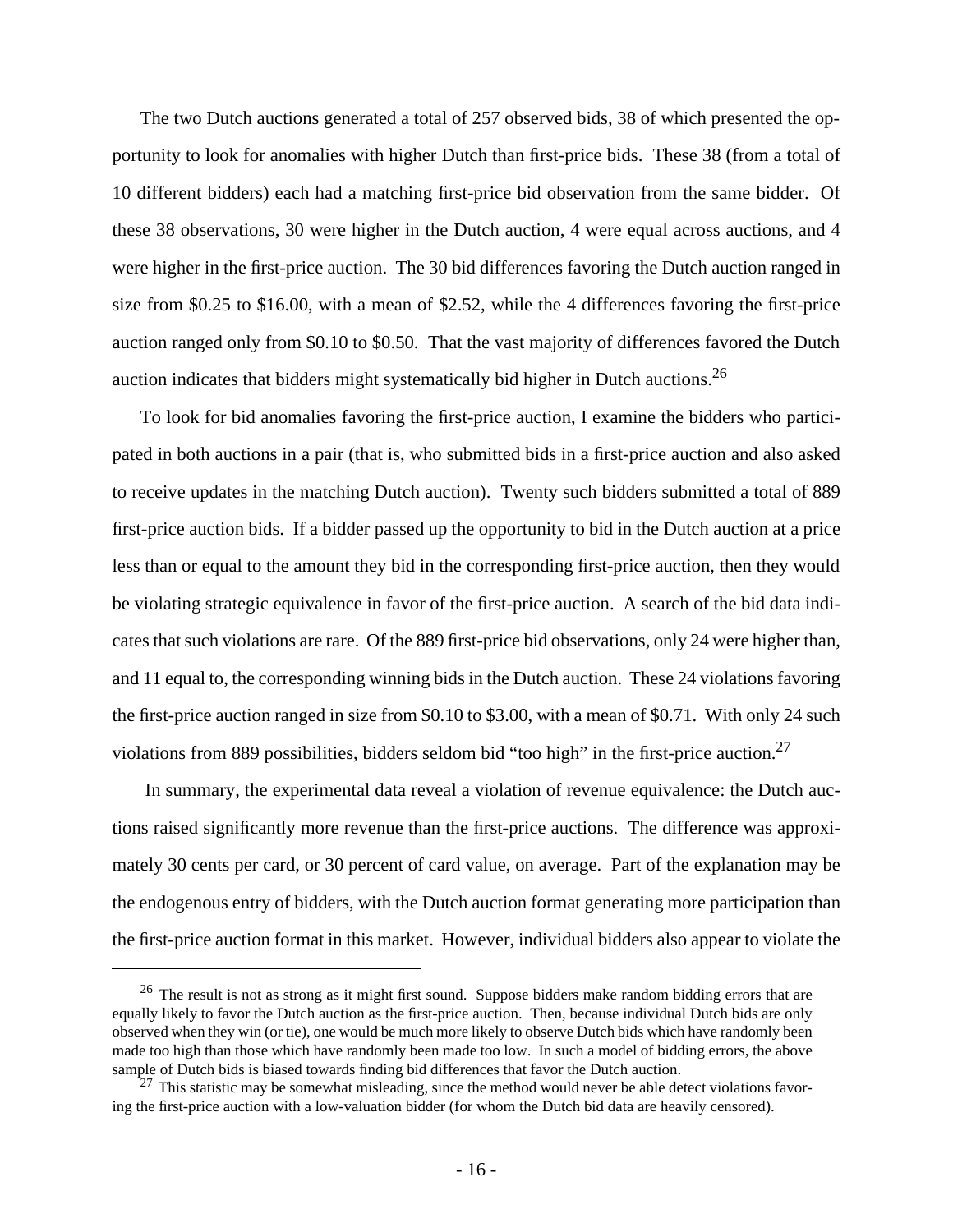predicted strategic equivalence between Dutch and first-price auctions. I observed 30 cases of subjects bidding higher in the Dutch auction and 24 cases higher in the first-price auction format,  $^{28}$ with the differences favoring Dutch auction revenues considerably larger than those favoring firstprice revenues, though these data are likely biased by selection effects. A possible explanation is that in auctions for real goods, the Dutch clock may have a psychological anchoring effect, suggesting a high price to a person who may not have an explicit cash valuation in mind. Another is that bidders may be impatient over a time scale of days, and bidding early in a Dutch auction provides additional gratification to the winner by ending the auction several days earlier.

#### **3.B. English and Second-Price Auctions**

Table 4 showed that experiment ES included 66 matched pairs,<sup>29</sup> while experiment SE included 98. Figure 3 shows the distribution of the revenue differences between the English and the second-price auctions for each card. There is a tendency for this difference to be positive in experiment SE, and a slight tendency for it to be negative in experiment ES. Table 6 displays numerical statistics for the two experiments. As before, the upper half of the table shows results for the full set of matched pairs of cards. A majority of observations (38 of 66) in experiment ES had higher English than second-price revenues, but a minority (24 of 98) had this feature in experiment SE. A t-test rejects the null hypothesis of revenue equivalence in both treatments, but in opposite directions. The difference between English and second-price revenues is positive and significant for experiment SE, but negative and significant for experiment ES. The Wilcoxon signed-rank test results are qualitatively the same. Since the results favor the second auction in each pair, and since my invitation policy involved sending a greater number of direct email invitations to the second auction

 $^{28}$  Nine different bidders generated the 30 bid violations favoring the Dutch auction, while eleven different bidders generated the 24 bid violations favoring the first-price auction. Two bidders were in both groups.

<sup>&</sup>lt;sup>29</sup> Experiment ES consisted of two of the earliest auctions in my research program; the reason for the relatively low number of observations is that I included a number of unmatched cards in this auctions in an effort to ensure that subjects would not come to expect every card I auctioned to have a matched pair in a later auction. Later, I realized I could achieve this same end by running occasional "decoy" auctions with no matches whatsoever, to offset the existence of pairs of auctions in which every card matched.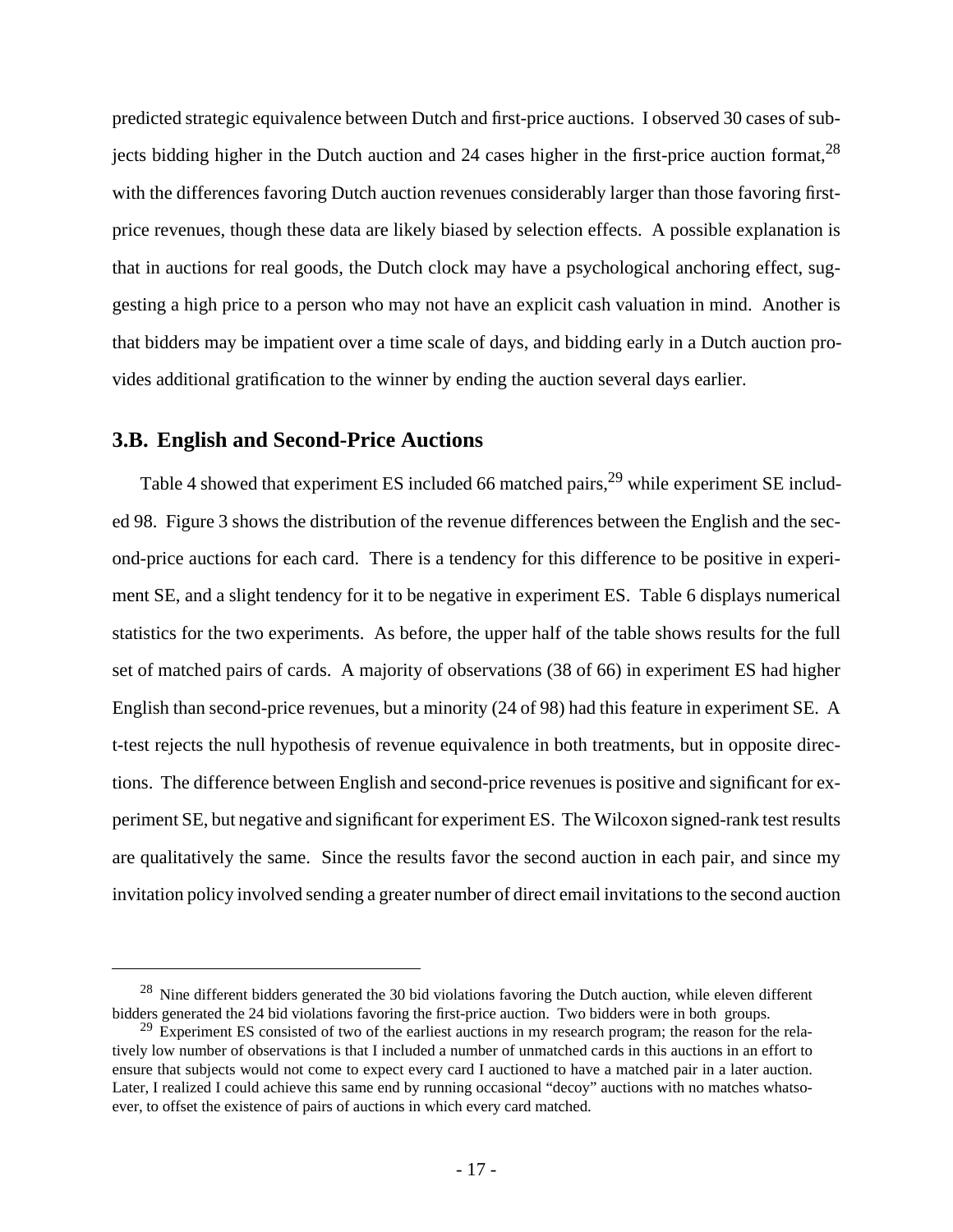in each pair, $30$  this argues for restricting attention to those auctions which were unaffected by the difference in invitation policies.

The bottom half of Table 6 includes only those cards for which both winners came from the original, smaller email invitation list. Restricting the sample filters out many observations, but it does not change the qualitative results. The majority of cards in each sample have higher revenues in the second auction in each pair, and the mean difference in revenues remains opposite in sign between the two auctions. The t-test and Wilcoxon test continue to reject revenue equivalence of mean revenues for experiment SE, but no longer reject the null for experiment ES (whose sample size is reduced to only 22 by the restriction).

Pooled results for the two experiments come in the form of a regression of the difference between English and second-price revenues, on a dummy variable for the experiment treatment order (ES versus SE). The results are as follows (standard errors in parentheses):

(2) 
$$
REVDIFF = -0.09 +0.94 SE
$$
  
(0.18) (0.24) (2)

The intercept indicates that the revenue difference is not statistically significantly different from zero in experiment ES, while the slope indicates that the second auction in the pair tends to have higher revenues (SE has a significantly larger difference between English and second-price revenues than does ES). I have presented results for the full sample (N=164,  $R^2$ =0.090); the results for the restricted sample are qualitatively similar.

Next, I turn to data at the level of the individual bidder. Looking for cases where the same subject submitted both a second-price auction bid and an English auction bid on the same card,<sup>31</sup> I find 72 bid pairs submitted by a total of 8 subjects in experiment ES, and 159 bid pairs submitted by 10 subjects in experiment  $SE^{32}$ . The data for this comparison are more complete than for the Dutchfirst comparison, as both the second-price and English auctions yield bid amounts on each card that interests a bidder. A violation of strategic equvalence in favor of the English auction is relatively

 $30$  Recall that the second auction's invitation list included everyone on the first auction's email list, plus bidders who joined the first auction via a newsgroup advertisement.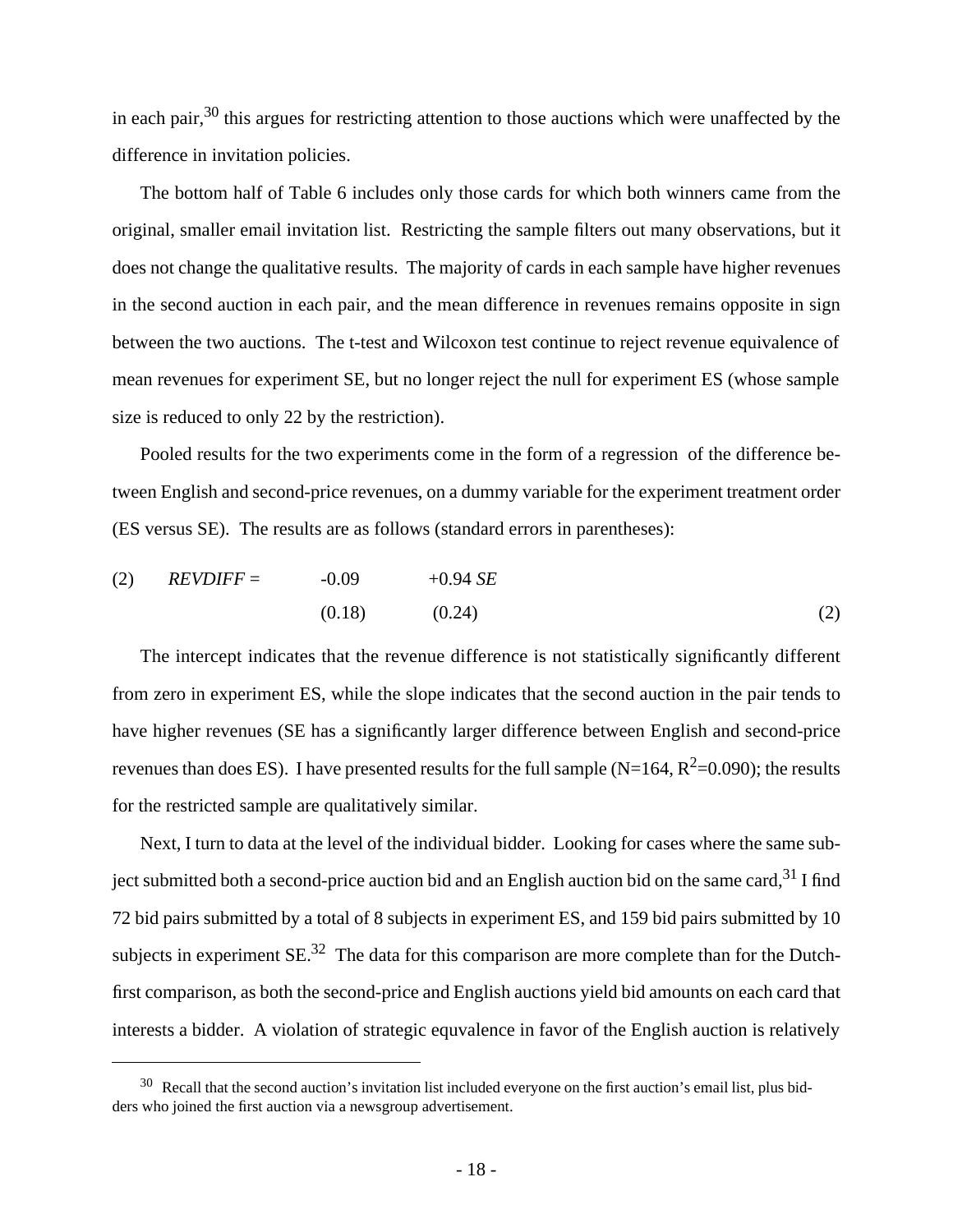straightforward: the bidder's highest English auction bid exceeds her second-price auction bid on the same card.33 However, the opposite violation is more difficult to establish, as there are two other reasons why a bidder's highest English bid might be lower than her second-price bid. First, winning bidders have their bid data censored from above: a winning bidder would typically not reveal her full valuation but bid only a minimal amount more than the second highest bidder. Second, a "jump bid" by an opponent might prevent a losing bidder from revealing her full valuation in the English auction.<sup>34</sup> With these potential pitfalls in mind, I attempt to see to what extent individual bidders may violate strategic equivalence.

To avoid sample-selection bias, I shall first define the "English dropout price" for a particular bidder and a particular card to be the smallest bid by an opponent which exceeds our bidder's final bid.<sup>35</sup> For example, if bidder X had the current high bid of \$1.50 on Tuesday, then bidder Y raised the price to \$1.60 on Wednesday, and bidder X never again bid on that card, then the "English dropout price" was \$1.60 for bidder X. An observed violation of strategic equivalence favoring the second-price auction occurs when the bidder's English bid is less than or equal to her English dropout price, which in turn is strictly less than her second-price bid.

Of the 231 matched-bid observations, 39 were violations of strategic equivalence in favor of the second-price auction format, ranging from \$0.05 to \$11.00, with a mean of \$2.58 There were 81 violations in favor of the English format, ranging from \$0.20 to \$8.00, with a mean of \$1.69. Of the remaining observations, nine had equal second-price and English bid strategies, while 102 were indeterminate.<sup>36</sup> Note that the categories used here have been designed to avoid introducing

 $31$  One might argue that I should also have considered instances where, despite participating in both auctions in a pair, a bidder submitted a bid for card X in one auction but not in the other auction. (There were, in fact, dozens of such instances.) I could have included such observations by taking the nonbid to be a bid equal to zero. However, I believe that in such cases, the decision not to bid on a card is probably due to changes in the bidder's demand for that card during the time between auctions (for example, the bidder obtains the card in some other way), rather than being caused by the choice of auction format. Therefore, I restrict my attention to those cases where the same bidder submits two bids on the same card in two different auctions. My assumption is that changes in bid levels may be due to the auction format, while discrete decisions whether or not to bid on a particular card are more likely to be due to demand shifts.

 $32$  One bidder overlapped between these two sets.

<sup>&</sup>lt;sup>33</sup> This type of violation might sometimes be unobservable. If a bidder won the English auction at a price lower than her bid in the second-price auction, then her maximum English bid might not have been revealed.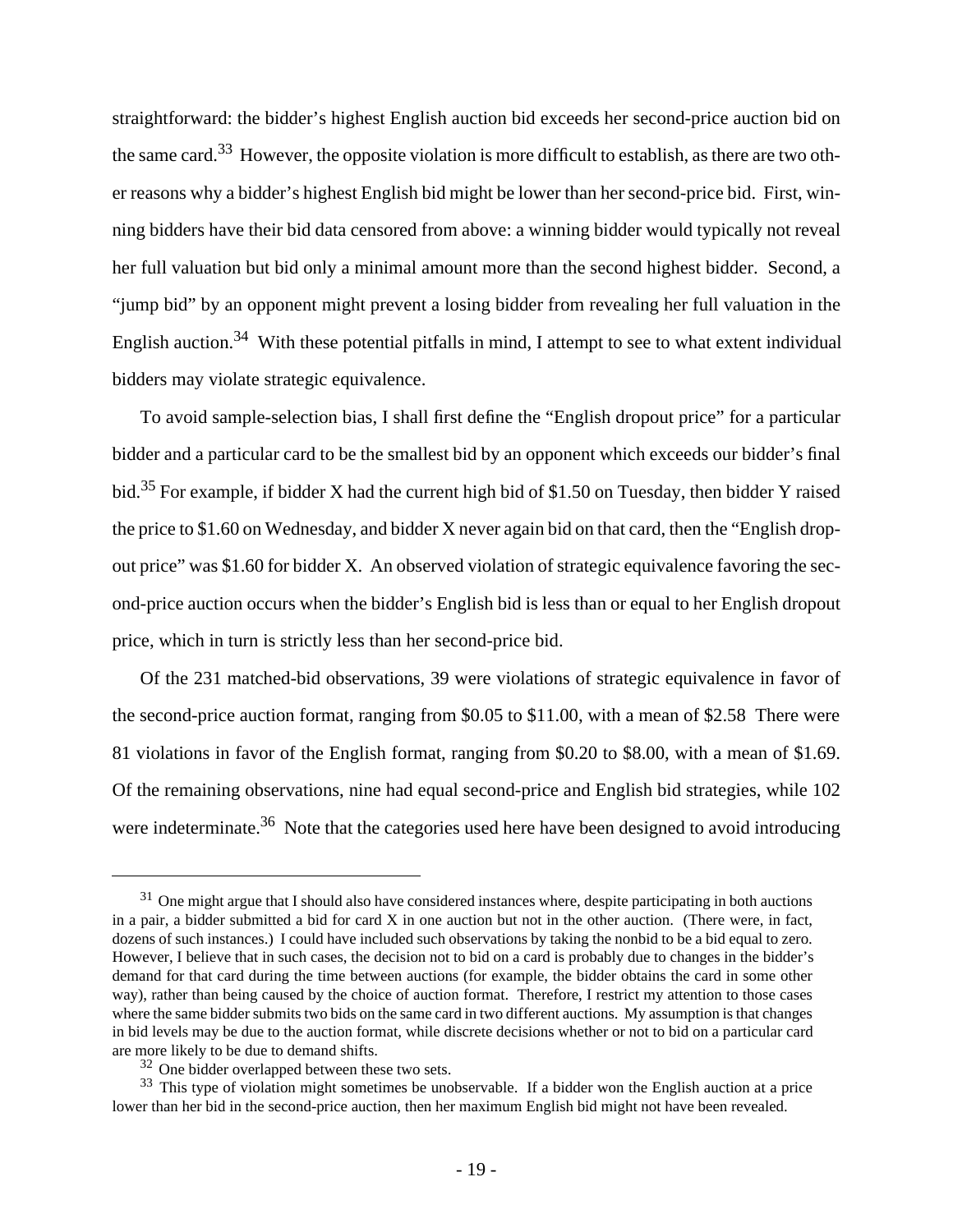a sample-selection bias on the observations of bid violations. The violations favoring the English auction format outnumber the violations favoring the second-price format by a margin of more than two to one, although they are smaller in magnitude on average.<sup>37</sup> Figure 3 displays the distribution of the difference in bid level for the 129 non-indeterminate observations. The data indicate a failure of strategic equivalence for this sample of subjects, whose strategies tend to involve higher amounts in the English than in the second-price auction.<sup>38</sup>

Breaking down the matched-bid observations by individual bidder, it becomes apparent that some bidders behaved differently than others. Table 7 displays statistics on the mean difference (normalized by list value) between the two bids submitted, with separate means computed for each bidder. Of the seventeen different bidders with matched bid observations, nine tended to bid higher in the English auctions (that is, more of their observed bid differences were positive than were negative), while five tended to bid higher in the second-price auctions. Of these, only bidders 1, 6, 10, and 14 seem convincingly and consistently to have bid differently than strategic equivalence would suggest. (Each of these bidders yielded at least four different determinate observations, and for each the vast majority of observations favored the second-price auction.) Three bidders consistently favored the English auction, while one consistently favored the second-price auction. Thus, although the bidders taken as a whole tend to bid higher in the English rather than the second-price auction format, there is some heterogeneity across individuals.

<sup>&</sup>lt;sup>34</sup> For example, suppose a bidder was willing to bid \$5.00 either in a second-price or an English auction. In the second-price auction, I would actually observe her bid of \$5.00. But if in the English auction her bid of \$4.50 was raised immediately to \$6.00 by someone else, then our bidder would never have the opportunity to submit a bid of \$5.00. The bid of \$4.50 would mistakenly suggest that she was willing to bid less in the English auction than in the second-price auction.

 $35$  If our bidder won the card in that English auction, then the dropout price is zero.

<sup>&</sup>lt;sup>36</sup> Indeterminacy results when either a jump bid or a too-low English dropout price prevents me from observing the bidder's English bid strategy precisely enough to compare it to her second-price bid.

 $37$  Note that the category of "indeterminate" observations was developed to eliminate sample-selection bias. For example, suppose that a bidder would have bid higher in the English than in the second price auction, but that the English bid price never rose as high as his second-price auction bid. Then, although it might at first appear that his English bid were lower than his second-price bid, it is only because the auction never gave him the opportunity to raise his English bid to be greater than or equal to his second-price bid. I therefore classify such an observation as indeterminate, because it is as likely to represent one type of violation as the other.

<sup>&</sup>lt;sup>38</sup> Differences in logarithms produce qualitatively similar results.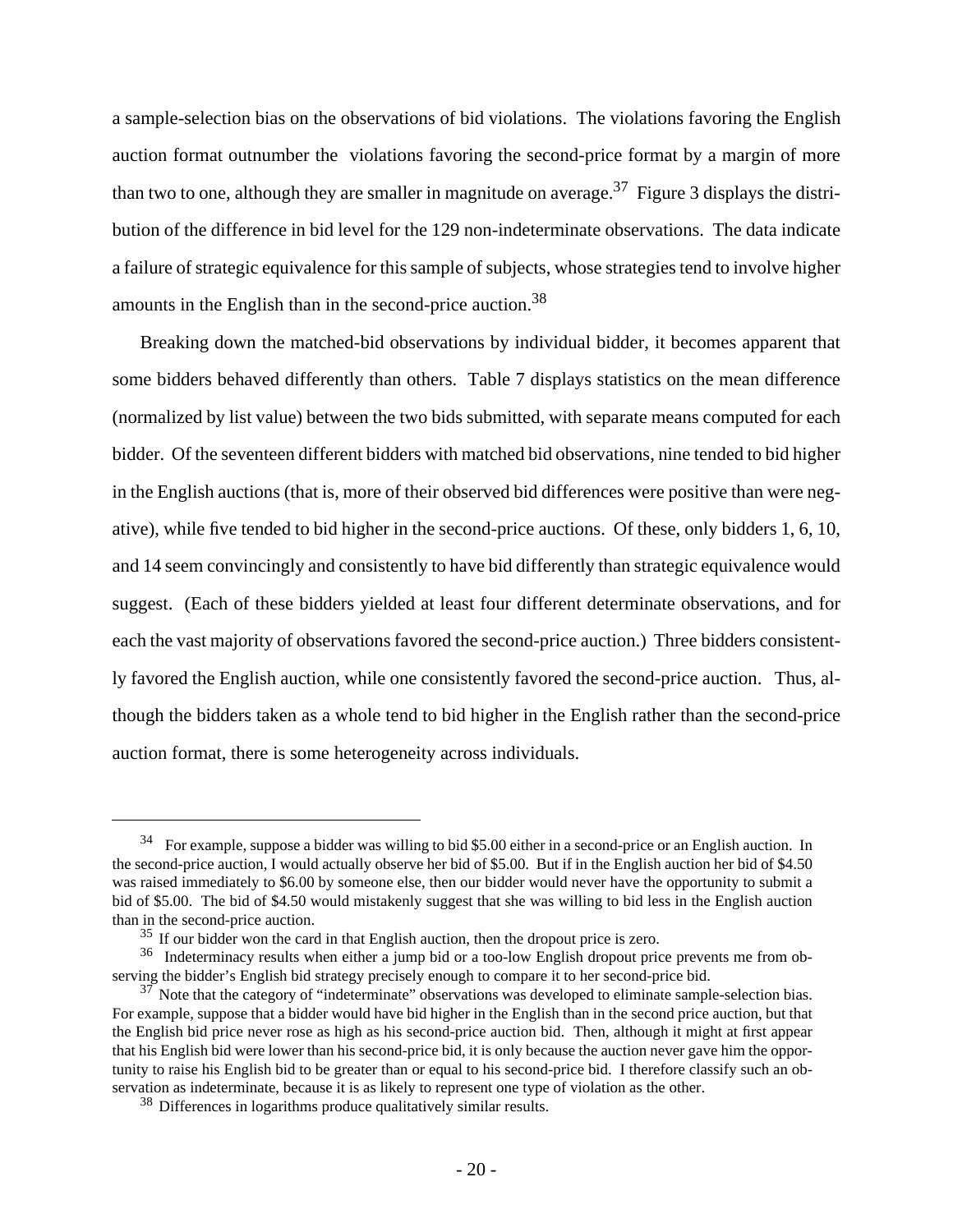To summarize, the card-level evidence indicate that English and second-price auctions do exhibit revenue equivalence: the overall differences in mean revenues is small and statistically insigificant. The matched bid-level data show some tendency for subjects to bid higher in the English than in the second-price auctions, although this behavior is heterogeneous. Taking the average across the bidder data displayed in Table 7, bids were 3.0 percent higher in the English auction. This is somewhat surprising, as laboratory experiments with private values have typically observed overbidding in second-price auctions relative to English auctions. A possible explanation is that bidders' valuations for Magic cards could be privately uncertain and affiliated across bidders, causing English bids to be higher for reasons proposed by Milgrom and Weber (1982). I feel, however, that private uncertainty is unlikely in this market. Bidders' valuations differ by their individually known uses for the cards (playing with a special deck, completing a collection) and their individually known opportunities to buy them outside the auction (friends, local retail stores with varying prices). Privately uncertain affiliated values would instead imply that bidders were speculating in the cards for some unknown future resale value. In my experiences talking with bidders, I found that most planned to use the cards for game play or to complete their personal collections. In any case, the observed English-second revenue differences are minimal compared to the Dutch-first differences, so the effects of affiliation on revenue are at best rather small.

### **IV.Concluding Remarks**

The question of revenue equivalence between auction formats has been extensively studied by auction theorists, and studies subsequent to Vickrey's pioneering article have shown reasons (risk aversion, affiliation of values) why which revenue equivalence might fail to hold. In this study, I use field experiments to rank the auction formats according to their generated revenues, in order to investigate which theoretical predictions are closest to the truth in a real-world auction market. I find, contrary to theoretical predictions and to previous laboratory results, that Dutch auctions earn approximately 30 percent more revenue than first-price auctions. I also find revenues to be roughly equivalent between English and second-price auctions, consistent with Vickrey's theoretical inde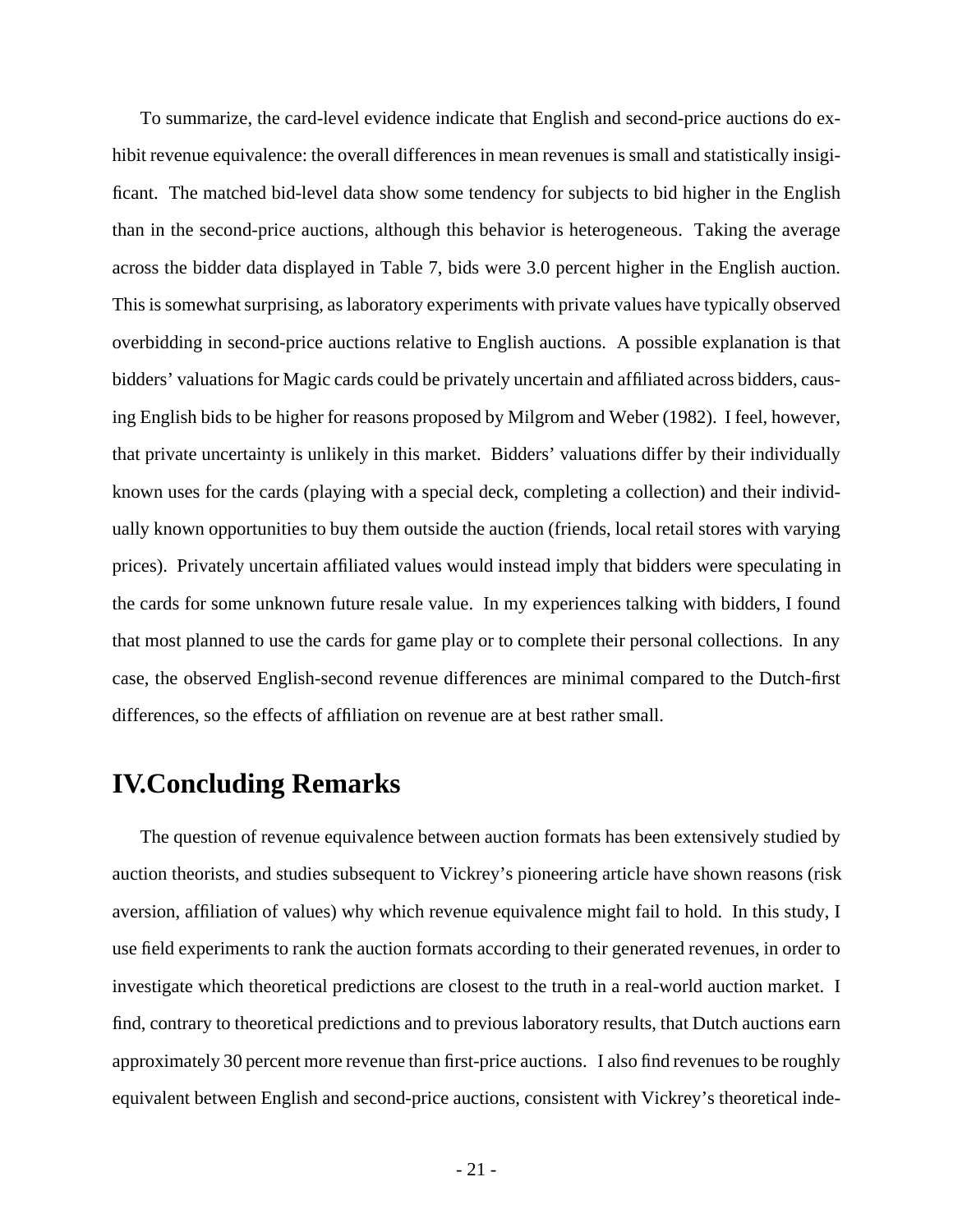pendent-private-values model, although bid-level data indicate some tendency for individual bidders to bid higher in the English than the second-price auction format.

Typical laboratory tests of economic theory are designed to make the assumptions of the theory true in the laboratory setting. They test whether behavior follows the predictions of the theory, conditional on the environmental assumptions being true. My field experiments conduct *unconditional* tests of a theory's predictions, because I do not observe whether or not the underlying assumptions of the theory are true. Both types of tests are useful. Laboratory tests provide specific feedback to theorists about exactly where their theories fail. Field tests assess the practical predictive power of a theory, since most theoretical assumptions in economic models are intrinsically unobservable in practice.

These field experiments provide, for the first time, evidence from real-world auctions that allow revenue comparisons between the four basic auction formats. They indicate that Dutch auction revenues exceed first-price auction revenues, and English auction revenues are not significantly higher than second-price auction revenues. However, a number of questions about revenue rankings still remain. How do revenues in the two pairs of auctions compare with each other? Can these results be replicated in other auction markets? The findings in this paper also point out useful directions for laboratory research, such as adding the potential for endogenous bidder entry to laboratory studies of revenue equivalence. Other directions, given the recent advances in communications technology which have led both to card auctions on the Internet and simultaneous English-style auctions for FCC communications spectrum, would involve explorations of the differences of simultaneous versus sequential auction formats, and of longer timescales in dynamic auctions (days and hours, versus minutes and seconds).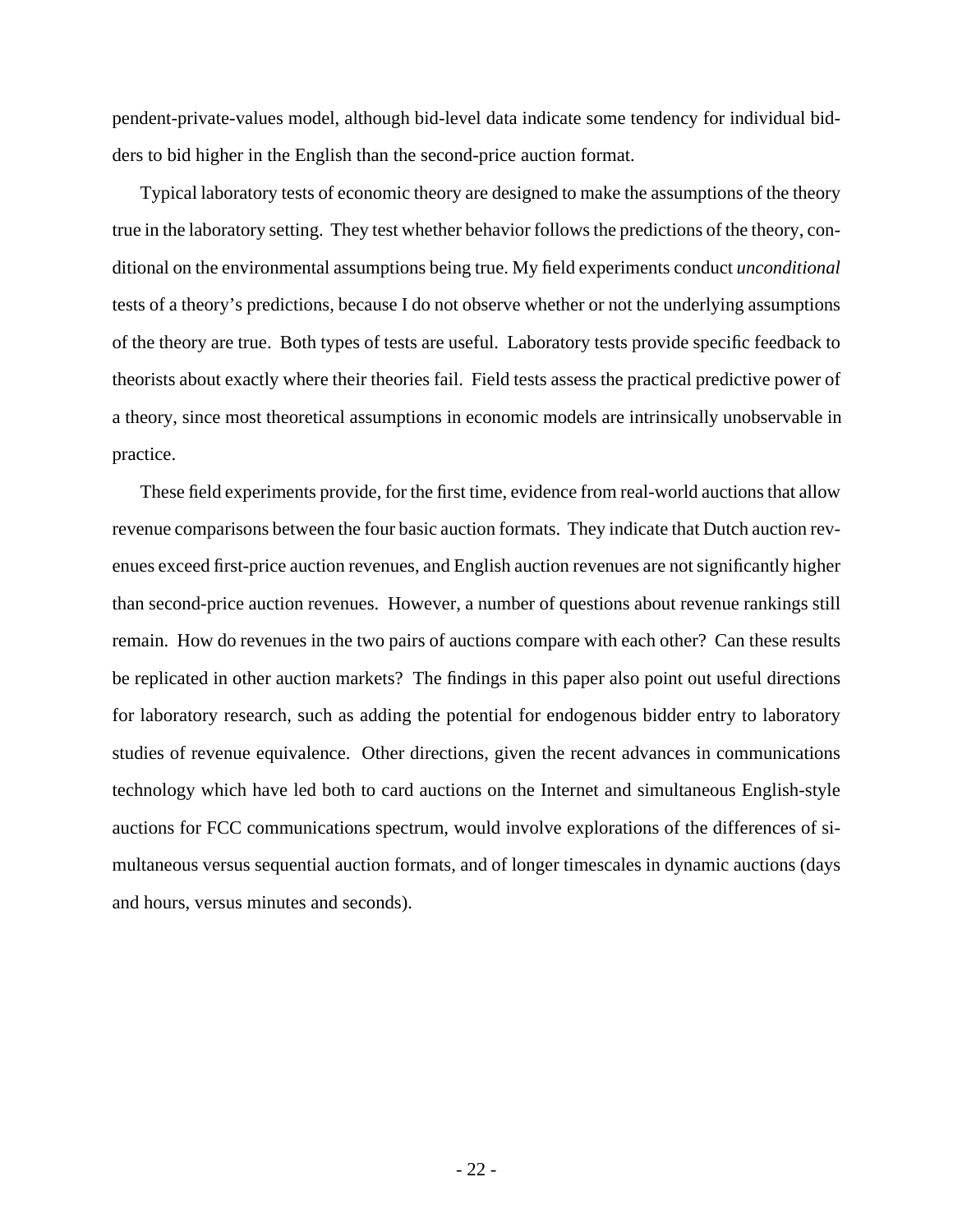# **References**

- Ashenfelter, Orley. "How Auctions Work for Wine and Art." *Journal of Economic Perspectives*, Summer 1989, *3* (3), pp. 23-36.
- Black, Jason. *Cloister's Magic Card Price List*. <http://www.hhhh.org/cloister/ pricelists/>, various weekly issues, 1995.
- Coppinger, Vicki M., Smith, Vernon L. ,and Titus, John A. "Incentives and Behavior in English, Dutch and Sealed-Bid Auctions." *Economic Inquiry*, January 1980, *18* (1), pp. 1-22.
- Cox, James C., Roberson, Bruce, and Smith, Vernon L."Theory and Behavior of Single Object Auctions," in Vernon L. Smith, ed., *Research in Experimental Economics*. Greenwich, CT: JAI Press, 1982, pp. 1-43.
- Cox, James C., Smith, Vernon L., and Walker, James M. "A Test that Discriminates Between Two Models of the Dutch-First Non-Isomorphism." *Journal of Economic Behavior and Organization*, June-September 1983, *4* (2-3), pp. 205-219.
- Cox, James C., Smith, Vernon L., and Walker, James M. "Theory and Individual Behavior of Firstprice Auctions." *Journal of Risk and Uncertainty*, March 1990, *1* (1), pp. 61-99.
- Hansen, Robert G. "Empirical Testing of Auction Theory." *American Economic Review*, May 1985, *75* (2), pp. 156-159.
- Hansen, Robert G. "Sealed-Bid Versus Open Auctions: The Evidence." *Economic Inquiry*, January 1986, *24* (1), pp. 125-142.
- Hendricks, Kenneth, and Paarsch, Harry J. "A Survey of Recent Empirical Work Concerning Auctions." *Canadian Journal of Economics*, May 1995, *28* (2), pp. 315-338.
- Johnson, Ronald. "Oral Auctions versus Sealed Bids: An Empirical Investigation." *Natural Resources Journal*, April 1979, *19* (2), pp. 315-335.
- Kagel, John H. "Auctions: A Survey of Experimental Research," in John H. Kagel and Alvin E. Roth, eds., *The Handbook of Experimental Economics*. Princeton: Princeton University Press, 1995, pp.501-585.
- Kagel, John H., Ronald M. Harstad, and Dan Levin. "Information Impact and Allocation Rules in Auctions with Affiliated Private Values: A Laboratory Study." *Econometrica*, November 1987, *55* (6), pp. 1275-1304.
- Kagel, John H., and Dan Levin, "Independent Private Value Auctions: Bidder Behaviour in First-, Second-, and Third-Price Auctions with Varying Numbers of Bidders," *Economic Journal*, July 1993, 103 (419), pp. 868-879.
- Lucking-Reiley, David. "Vickrey Auctions Predate Vickrey." Vanderbilt University working paper, March 1999.
- *Magic: the Gathering* home page. <http://www.wizards.com/magic>.
- Maskin, Eric, and Riley, John. "Optimal Auctions with Risk Averse Buyers." *Econometrica*, November 1984, *52* (6), pp. 1473-1518.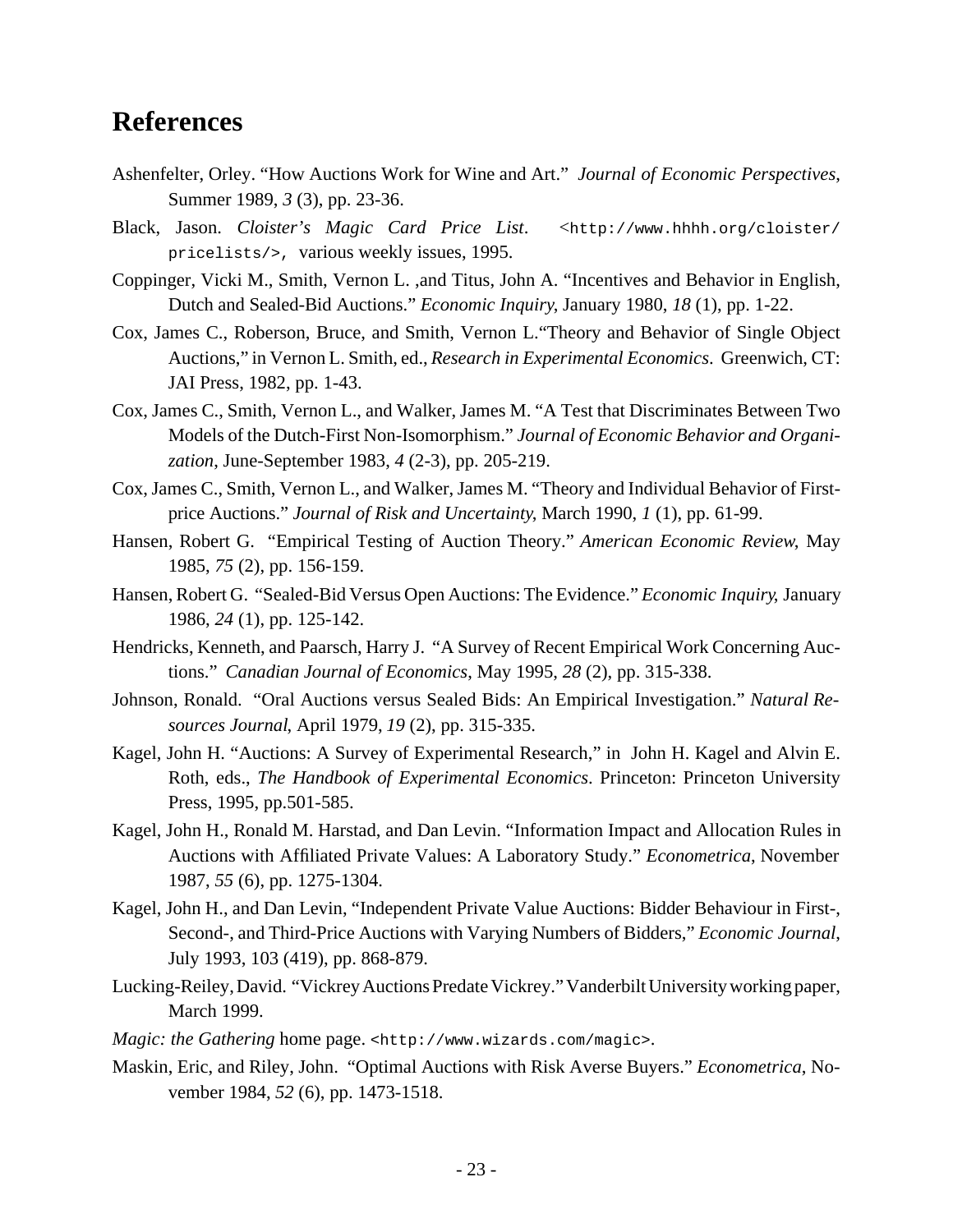- McAfee, R. Preston, and McMillan, John. "Auctions and Bidding." *Journal of Economic Literature*, June 1987, 25 (2), pp. 699-738.
- McMillan, John, "Selling Spectrum Rights." *Journal of Economic Perspectives*, Summer 1994, 8 (3), pp. 145-162.
- Mead, Walter J. "Natural Resource Disposal Oral Auction Versus Sealed Bids." *Natural Resources Journal*, April 1967, *7* (2), pp. 194-224.
- Mead, Walter. J. *Competition and Oligopsony in the Douglas Fir Lumber Industry.* Berkeley: University of California Press, 1966.
- Milgrom, Paul R., and Robert J. Weber. "A Theory of Auctions and Competitive Bidding," *Econometrica*, September 1982, *50*(5), pp. 1089-1122.
- Paarsch, Harry. "Deciding between the common and private value paradigms in empirical models of auctions." *Journal of Econometrics*, January-February 1992, *51* (1-2), pp. 191-215.
- Riley, John G., and Samuelson, William F. "Optimal Auctions." *American Economic Review*, June 1981, *71* (3), pp. 381-392.
- Rothkopf, Michael H., Teisberg, Thomas J., and Kahn, Edward P. "Why Are Vickrey Auctions Rare?" *Journal of Political Economy*, February1990, *98* (1), pp. 94-109.
- Tenorio, Rafael. "Revenue Equivalence and Bidding Behyavior in a Multi-unit Auction Market: An Empirical Analysis." *Review of Economics and Statistics*, May 1993, *75* (2), pp. 302- 314.
- Vickrey, William. "Counterspeculation, Auctions, and Competitive Sealed Tenders." *Journal of Finance*, May 1961, *16* (1), pp. 8-37.
- Wilson, Robert. "Strategic Analysis of Auctions," in Robert J. Aumann and Sergiu Hart, eds., *The Handbook of Game Theory*. New York: North-Holland, 1992, pp. 227-279.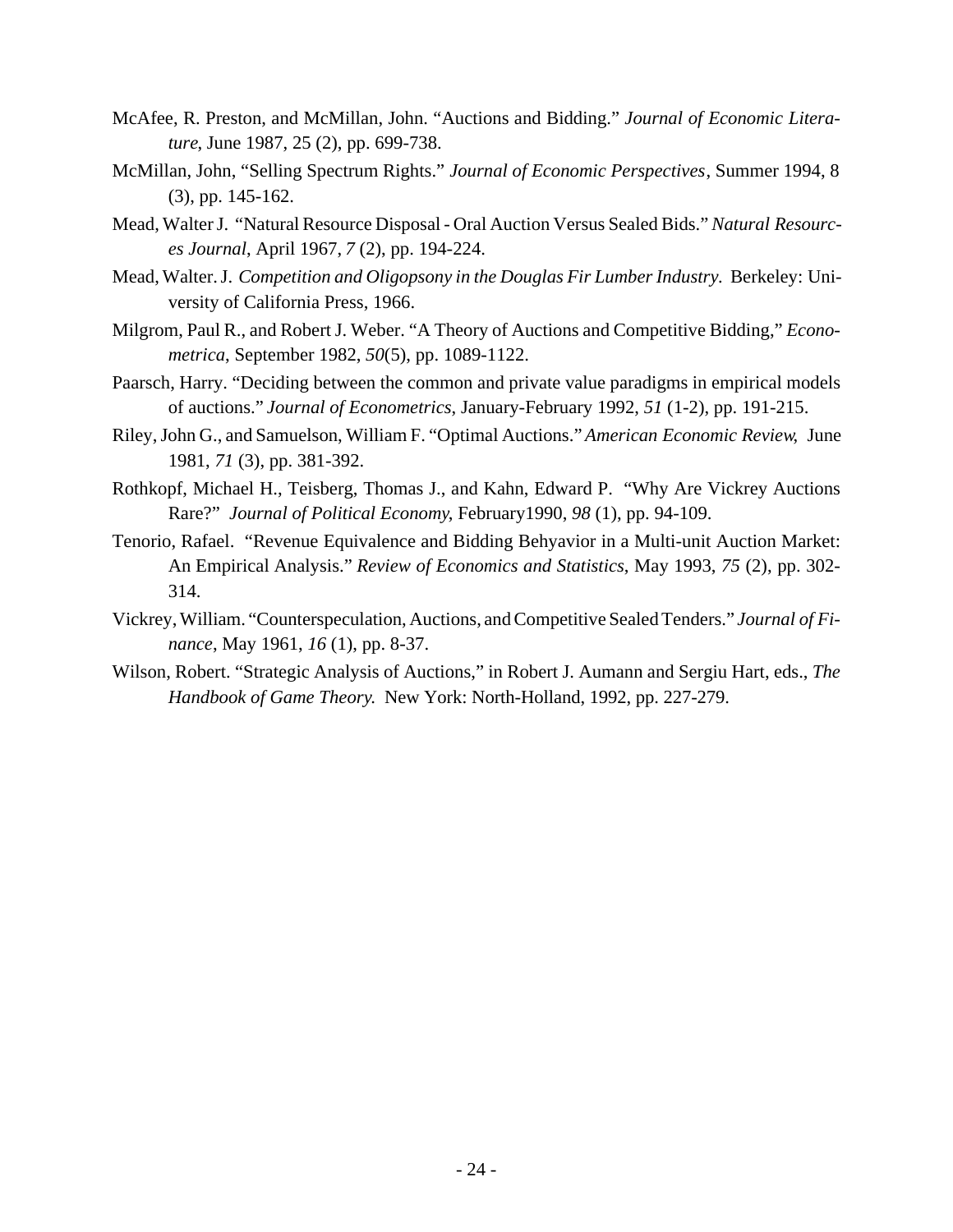| <b>Model</b>                                                               | Revenue rankings <sup>a</sup> |
|----------------------------------------------------------------------------|-------------------------------|
| $IPVb$ and risk neutrality (Vickrey)                                       | $D = F = S = E$               |
| IPV and risk aversion                                                      | $D = F > S = E$               |
| Affiliated, privately known values<br>and risk neutrality                  | $D = F < S = E$               |
| Affiliated, privately unknown <sup>c</sup> val-<br>ues and risk neutrality | $D = F < S < S$               |

**Table 1: Theoretical predictions of auction models**

- a. Abbreviations:
	- $D =$  Dutch auction revenue
	- $F =$  first-price sealed-bid auction revenue
	- S = second-price sealed bid auction revenue
	- $E =$  English auction revenue
- b. Independent, privately known values.
- c. Privately unknown values are those where a bidder is uncertain about his own valuation until the auction is over, although he does have some noisy signal of his value. "Common-value" auctions are a special case.

**Table 2: Previous experimental results on strategic equivalence<sup>a</sup>**

| <b>Experiment</b>          | <b>Results</b>                                                     |
|----------------------------|--------------------------------------------------------------------|
| Coppinger et al. (1980)    | $\bullet$ F > D<br>• English bids follow theoretical prediction.   |
| Cox et al. (1982, 1983)    | $\bullet$ F > D                                                    |
| Kagel <i>et al.</i> (1987) | • English bids follow theoretical prediction.<br>$\bullet$ S $>$ E |
| Kagel and Levin (1993)     | Second-price bids exceed theoretical prediction.                   |

a. This table employs the same abbreviations as Table 1.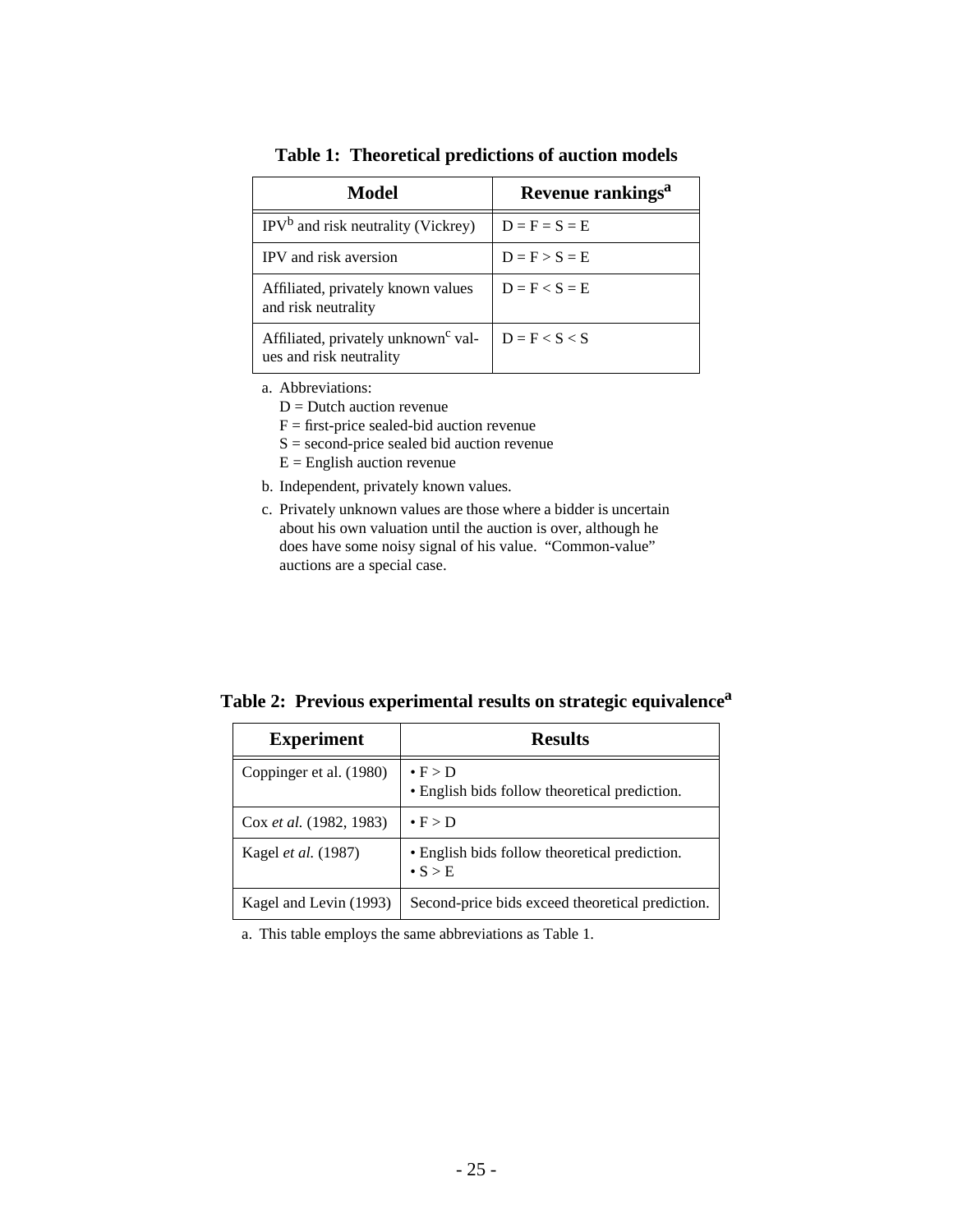|                                     | <b>Auction</b><br>FD1 | <b>Auction</b><br>FD2 | <b>Auction</b><br>DF1 | <b>Auction</b><br>DF <sub>2</sub> |  |
|-------------------------------------|-----------------------|-----------------------|-----------------------|-----------------------------------|--|
| Auction format                      | First-price           | Dutch                 | Dutch                 | First-price                       |  |
| Card type                           | Black/Blue            | Black/Blue            | Red/Green             | Red/Green                         |  |
| Start date                          | Fri, 5 May            | Wed, 17 May           | Wed, 27 Sep           | Tue, 31 Oct                       |  |
| End date                            | Fri, 12 May           | Mon, 29 May           | Tue, 24 Oct           | Tue, 7 Nov                        |  |
| Total number of cards auctioned     | 88                    | 87 <sup>a</sup>       | 88                    | 88 <sup>b</sup>                   |  |
| Total list value                    | 550.42                | 533.67                | 308.24                | 308.24                            |  |
| Number of matched cards             | 87                    | 87                    | 86                    | 86                                |  |
| Maximum selling price               | 27.00                 | 26.00                 | 22.00                 | 25.00                             |  |
| Minimum selling price               | 0.10                  | 0.15                  | 0.20                  | 0.10                              |  |
| List value of matched cards         | 533.67                | 533.67                | 303.25                | 303.25                            |  |
| Total revenue on matched cards      | 431.25                | 446.35                | 348.45                | 327.05                            |  |
| Number of participating bidders     | $32^{\circ}$          | 63                    | 88                    | 42                                |  |
| from newsgroup announcements        | 3                     | 7                     | $\overline{7}$        | $\overline{3}$                    |  |
| from email invitations              | 29                    | 56<br>81              |                       | 39                                |  |
| Number of email invitations sent    | 403                   | 379                   | 586                   | 472                               |  |
| Number of winners                   | 20                    | 22                    | 22                    | 22                                |  |
| Maximum number of cards to a winner | 18                    | 15                    | 19                    | 16                                |  |
| Maximum payment by a winner         | 92.75                 | 80.50<br>57.25        |                       | 92.75                             |  |

**Table 3: Overview of Dutch-First Experiments**

a. I was unable to locate a second "Mana Drain" card in time for the second auction.

b. Two of these cards were only "near mint" instead of the "mint" condition of their counterparts in Auction DF1, and thus only 86 of the cards are strictly comparable as "matched" cards.

c. This equals to the number of people submitting bids in the first-price auctions, and to the number of people who asked to receive daily updates for the Dutch auctions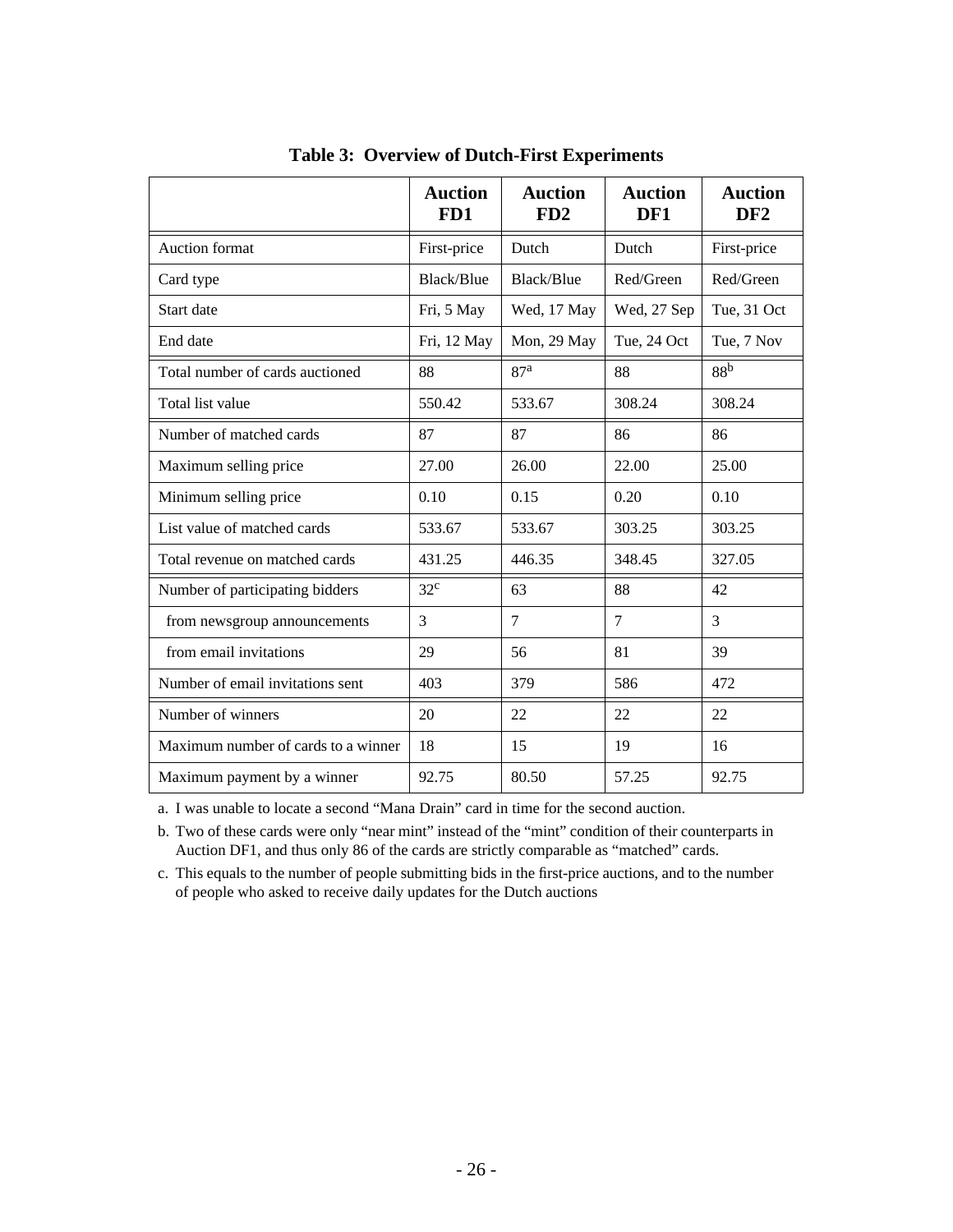|                                     | <b>Auction</b><br>ES1 | <b>Auction</b><br>ES <sub>2</sub> | <b>Auction</b><br>SE <sub>1</sub> | <b>Auction</b><br>SE2 |
|-------------------------------------|-----------------------|-----------------------------------|-----------------------------------|-----------------------|
| <b>Auction</b> format               | English               | Second-price                      | Second-price                      | English               |
| Card type                           | Legends               | Legends                           | White/Gold                        | White/Gold            |
| Start date                          | Thu, Feb 9            | Thu, Mar 9                        | Sat, 6 May                        | Sat, 20 May           |
| End date                            | Sat, Mar 4            | Thu, Mar 16                       | Sat, 13 May                       | Wed, 7 Jun            |
| Number of cards auctioned           | 85                    | 85                                | 99                                | 99                    |
| Total list value                    | 214.64                | 210.14                            | 828.63                            | 828.63                |
| Number of matched cards             | 66 <sup>a</sup>       | 66                                | 98                                | 98                    |
| Maximum selling price               | 12.00                 | 10.00                             | 23.00                             | 21.00                 |
| Minimum selling price               | 0.10                  | 0.25                              | 0.05                              | 0.05                  |
| List value of matched cards         | 107.94                | 107.94                            | 804.33                            | 804.33                |
| Total revenue on matched cards      | 79.50                 | 85.50                             | 517.05                            | 600.40                |
| Number of participating bidders     | 40                    | 27                                | 43                                | 38                    |
| from newsgroup announcements        | 22                    | 3<br>13                           |                                   | 12                    |
| from email invitations              | 18                    | 14                                | 43                                | 26                    |
| Number of email invitations sent    | 90                    | 85                                | 385                               | 372                   |
| Number of winners                   | 26                    | 15                                | 27                                | 17                    |
| Maximum number of cards to a winner | 11                    | 39                                | 15                                | 15                    |
| Maximum payment by a winner         | 26.50                 | 69.20                             | 154.00                            | 136.50                |

**Table 4: Overview of English-Second Experiments**

a. Of the 85 cards, 13 were unmatched card types and 6 were unmatched in condition ("mint," "near mint," etc.).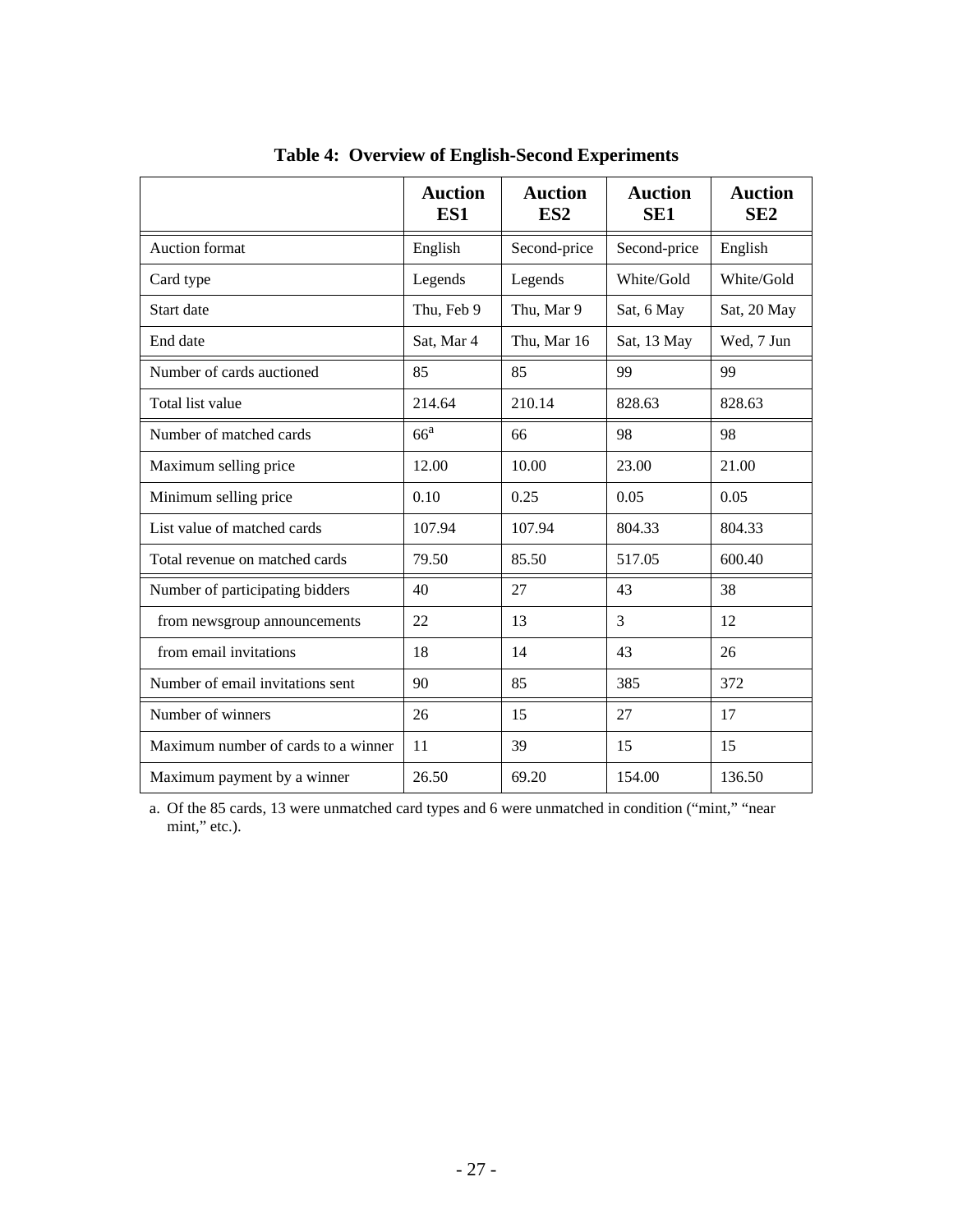|                                                         | <b>Experiment</b><br>FD | <b>Experiment</b><br>DF |
|---------------------------------------------------------|-------------------------|-------------------------|
| All observations                                        | 87                      | 86                      |
| Dutch revenue higher                                    | 63                      | 59                      |
| Equal revenue                                           | 12                      | 5                       |
| First-price revenue higher                              | 12                      | 22                      |
| Mean Dutch-first difference<br>(Std. deviation of mean) | \$0.38<br>(0.07)        | \$0.25<br>(0.17)        |
| Mean log difference<br>(Std. deviation of mean)         | 0.293<br>(0.038)        | 0.288<br>(0.059)        |
| Wilcoxon statistic                                      | 5.66                    | 2.78                    |
| Restricted sample <sup>a</sup>                          | 82                      | 86                      |
| Dutch revenue higher                                    | 62                      | 59                      |
| Equal revenue                                           | 8                       | 5                       |
| First-price revenue higher                              | 12                      | 22                      |
| Mean Dutch-first difference<br>(Std. deviation of mean) | \$0.40<br>(0.07)        | \$0.25<br>(0.17)        |
| Mean log difference<br>(Std. deviation of mean)         | 0.303<br>(0.039)        | 0.288<br>(0.059)        |
| Wilcoxon statistic                                      | 6.15                    | 2.78                    |

**Table 5: The difference between Dutch and first-price revenues**

a. The restricted sample excludes any observation where the winning bidder was attracted to the auction via newsgroup advertisement rather than via email invitation.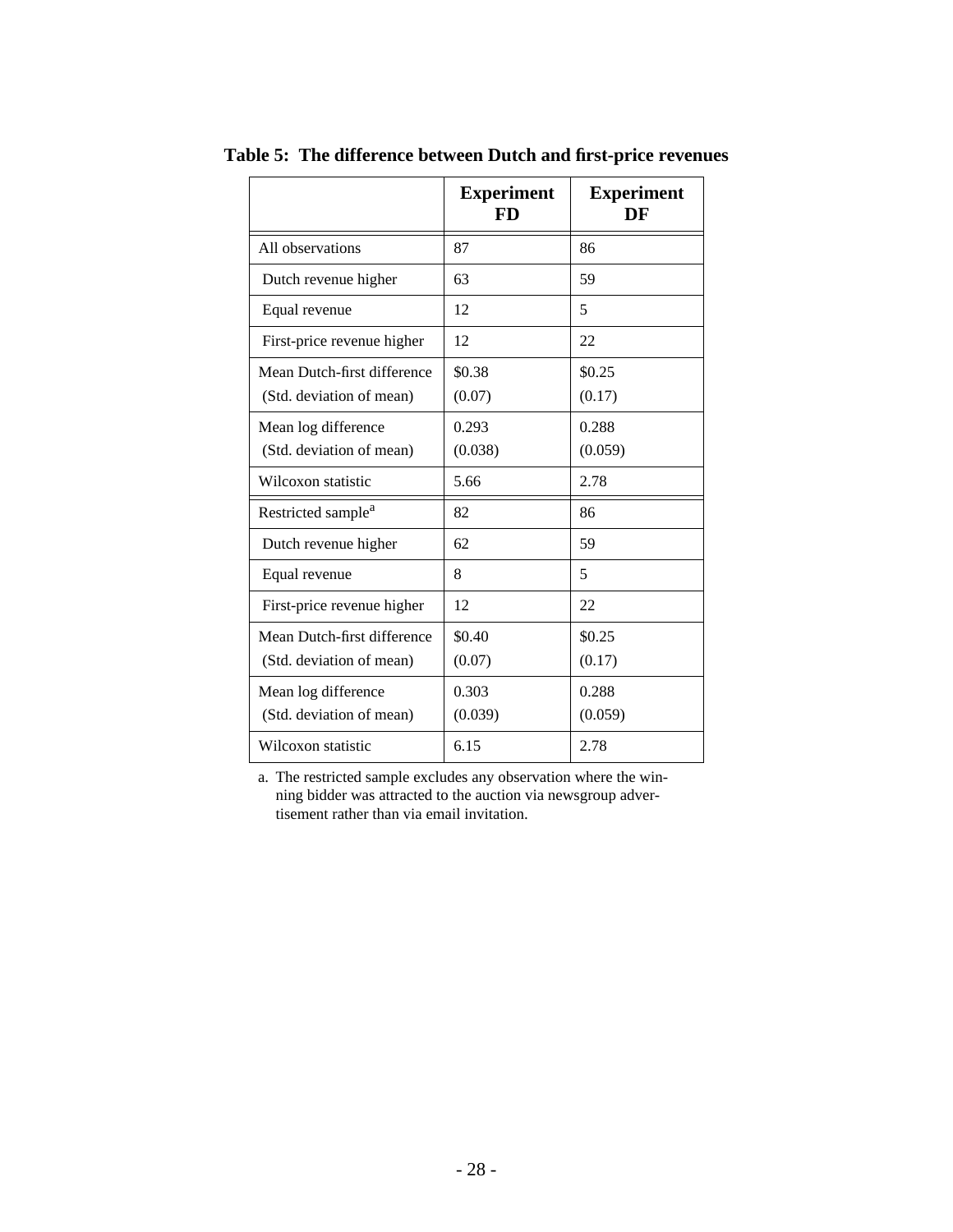|                                                            | <b>Experiment</b><br>ES | <b>Experiment</b><br><b>SE</b> |
|------------------------------------------------------------|-------------------------|--------------------------------|
| All observations                                           | 66                      | 98                             |
| English revenue higher                                     | 20                      | 65                             |
| Equal revenue                                              | 8                       | 9                              |
| Second-price revenue higher                                | 38                      | 24                             |
| Mean English-second difference<br>(Std. deviation of mean) | $-$0.09$<br>(0.06)      | \$0.85<br>(0.19)               |
| Mean log difference<br>(Std. deviation of mean)            | $-0.408$<br>(0.092)     | 0.436<br>(0.085)               |
| Wilcoxon statistic                                         | $-2.44$                 | 4.78                           |
| Restricted sample <sup>a</sup>                             | 22                      | 73                             |
| English revenue higher                                     | 6                       | 44                             |
| Equal revenue                                              | 2                       | 7                              |
| Second-price revenue higher                                | 14                      | 22                             |
| Mean Dutch-first difference<br>(Std. deviation of mean)    | $-$0.15$<br>(0.08)      | \$0.79<br>(0.22)               |
| Mean log difference<br>(Std. deviation of mean)            | $-0.425$<br>(0.180)     | 0.451<br>0.105                 |
| Wilcoxon statistic                                         | $-1.74$                 | 3.56                           |

**Table 6: The difference between English and second-price revenues**

a. The restricted sample excludes any observation where the winning bidder was attracted to the auction via newsgroup advertisement rather than via email invitation.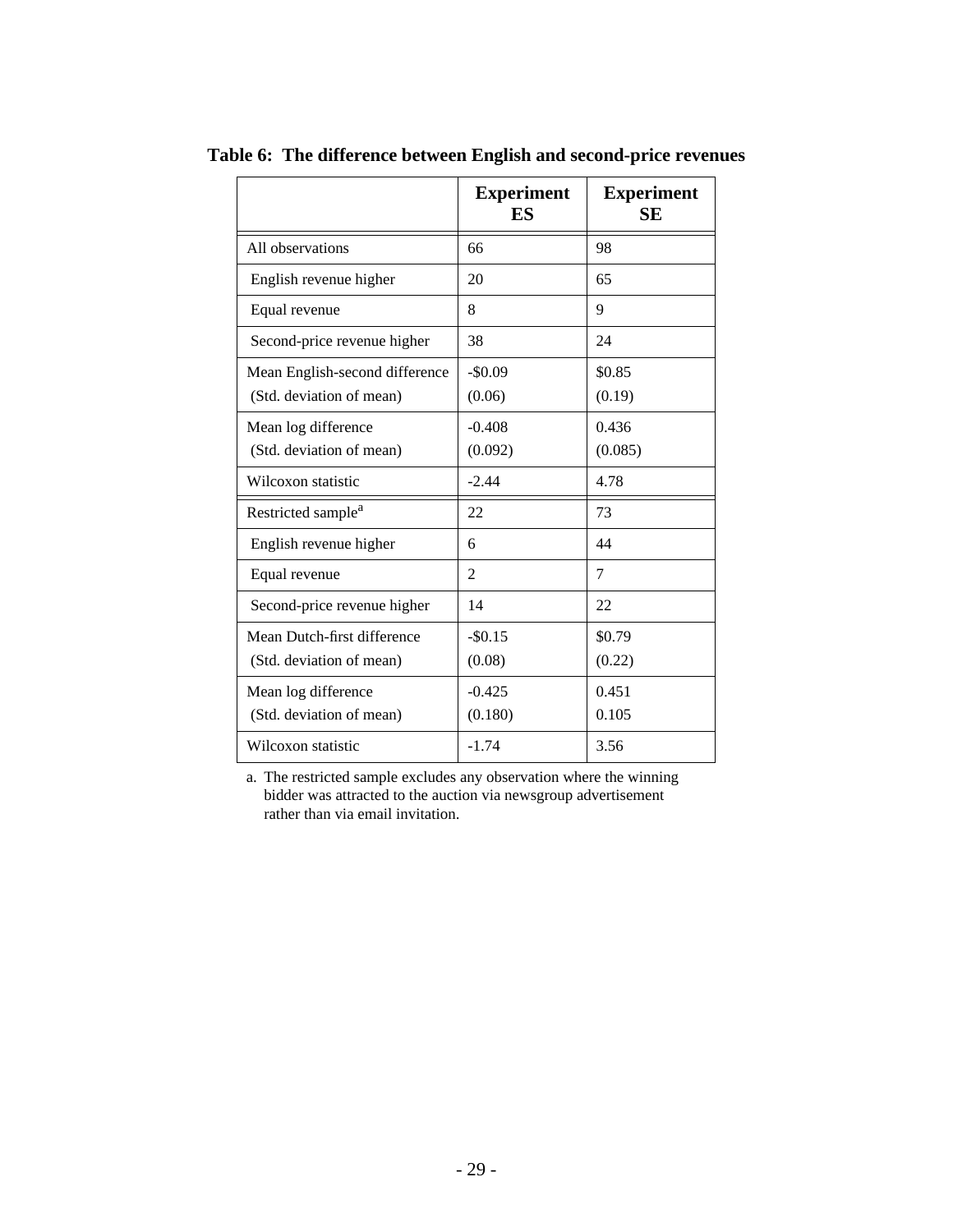| <b>Bidder</b>  | <b>Experiment</b>        | <b>Number of observations</b> |                  |                  |                                 | <b>Difference</b> <sup>a</sup> |                                     |
|----------------|--------------------------|-------------------------------|------------------|------------------|---------------------------------|--------------------------------|-------------------------------------|
|                |                          | <b>Positive</b>               | Zero             | <b>Negative</b>  | Indeter-<br>minate <sup>b</sup> | <b>Mean</b>                    | <b>Standard</b><br><b>Deviation</b> |
| $\mathbf{1}$   | $\rm SE$                 | 14                            | $\overline{0}$   | $\overline{0}$   | $\mathbf{1}$                    | 3.30                           | 1.89                                |
| $\overline{2}$ | ES                       | $\mathbf{1}$                  | $\overline{0}$   | $\overline{0}$   | $\boldsymbol{0}$                | 1.75                           |                                     |
| 3              | ES                       | 3                             | $\boldsymbol{0}$ | $\mathbf{0}$     | $\mathbf{1}$                    | 0.60                           | 0.18                                |
| $\overline{4}$ | <b>SE</b>                | $\boldsymbol{0}$              | $\mathbf{0}$     | $\mathbf{1}$     | $\boldsymbol{0}$                | $-3.50$                        |                                     |
| 5              | SE                       | 8                             | $\mathbf{1}$     | 8                | 3                               | $-0.06$                        | 2.78                                |
| 6              | ES                       | $\boldsymbol{0}$              | $\mathbf{0}$     | 9                | 18                              | $-1.28$                        | 1.12                                |
| $\overline{7}$ | $\rm SE$                 | $\mathbf{0}$                  | $\mathbf{1}$     | $\overline{2}$   | 16                              | $-0.12$                        | 0.10                                |
| $\,8\,$        | $\rm SE$                 | $\mathbf{1}$                  | $\overline{0}$   | $\overline{0}$   | $\overline{0}$                  | 2.50                           |                                     |
| 9              | Both                     | 39                            | $\overline{3}$   | 10               | 37                              | 0.03                           | 3.21                                |
| 10             | ES                       | $\boldsymbol{0}$              | $\boldsymbol{0}$ | $\mathbf{1}$     | $\mathbf{0}$                    | $-2.30$                        |                                     |
| 11             | $\rm SE$                 | 3                             | $\overline{2}$   | 3                | 11                              | $-0.47$                        | 1.94                                |
| 12             | $\mathop{\hbox{\rm ES}}$ | $\overline{4}$                | $\mathbf{1}$     | $\overline{2}$   | 10                              | 0.28                           | 1.06                                |
| 13             | $\rm SE$                 | $\overline{4}$                | $\boldsymbol{0}$ | $\boldsymbol{0}$ | $\overline{2}$                  | 0.75                           | 0.54                                |
| 14             | ES                       | $\mathbf{1}$                  | $\boldsymbol{0}$ | $\mathbf{0}$     | $\boldsymbol{0}$                | 4.50                           |                                     |
| 15             | <b>SE</b>                | $\boldsymbol{0}$              | $\overline{0}$   | $\overline{2}$   | $\mathbf{1}$                    | $-3.88$                        | 1.24                                |
| 16             | ES                       | $\mathbf{1}$                  | $\boldsymbol{0}$ | $\mathbf{1}$     | $\overline{2}$                  | 0.05                           | 0.28                                |
| 17             | $\rm SE$                 | $\overline{2}$                | $\mathbf{1}$     | $\mathbf{0}$     | $\mathbf{0}$                    | 1.17                           | 1.81                                |
| Overall        |                          | 162                           | 18               | 78               | 204                             | 0.28                           | 2.77                                |

### **Table 7: Individual bidders' differences between English bid strategy and second-price bid strategy**

a. The difference is defined as the English bid minus the second-price bid, in dollars.

b. An indeterminate observation is one for which data censoring in the English auction makes it impossible to observe the amount of the difference in bid strategy. Indeterminate observations are not included in the means and standard deviations reported in the table.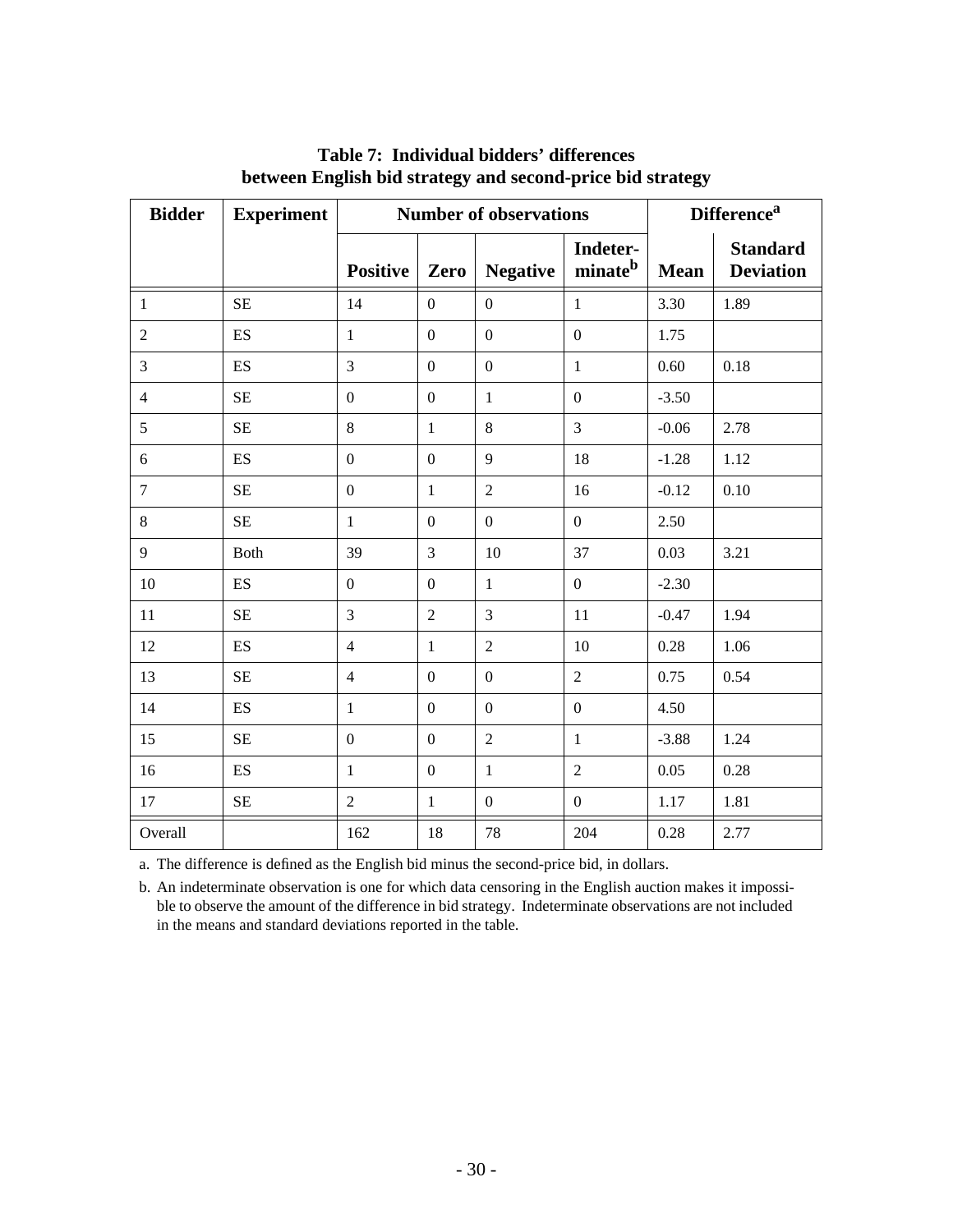



**Figure 2: English revenue minus second-price revenue**